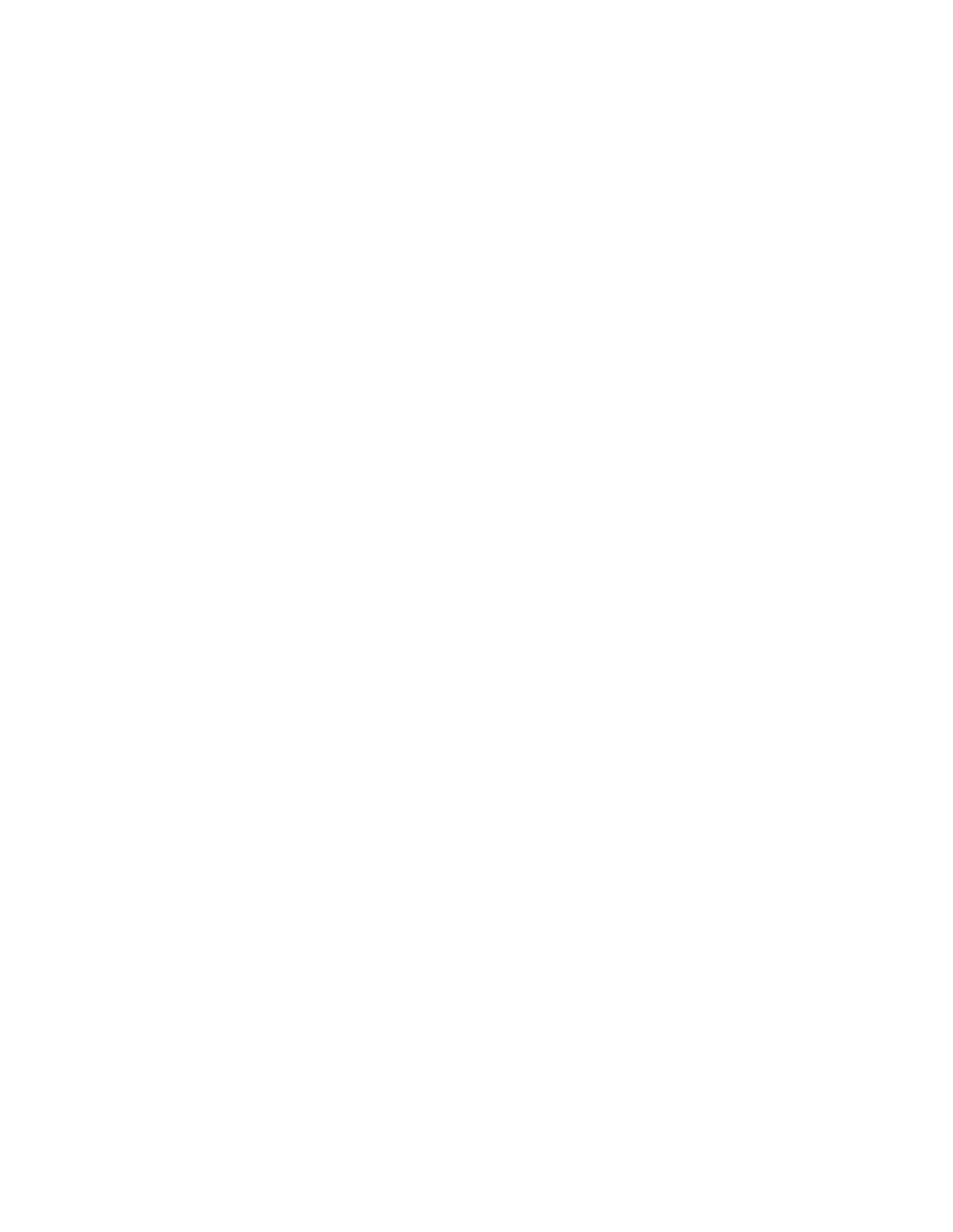The substantive findings of several peer reviewed scientific investigations that have been conducted in recent years clearly demonstrate that the upsurge in the number of wake enhanced boats operating on the inland lakes of the Laurentian Great Lakes region are likely responsible for rendering an array of adverse impacts on frequently exposed aquatic ecosystems. A dramatic increase in sales of recreational vessels that are designed and operated for the sole purpose of enabling enhanced wake dependent water sports by generating wakes that possess kinetic energy levels that greatly exceed those that occur naturally has helped gain the attention of state and local government officials, law enforcement agencies, lake managers, lake conservation advocacy groups, and the news media. In addition to their significant potential to have a negative impact on vulnerable aquatic ecosystems, regularly occurring, well publicized incidents involving high energy wake perpetrated over turned kayaks, swamped fishing boats, hazardous swimming conditions, and damage to moored boats, piers, and docks have served to help focus public attention on the frequently disruptive watercraft. Heated discussion regarding the difficult public policy question of whether operation of the increasingly popular though controversial water craft should somehow be restricted, or even banned in some cases, has now migrated from marinas to state capitols where legislators, and lobbyists representing the special interests of a powerful group of stakeholders remain deeply divided on the issue (Orenstein, 2020).

 Wake boats, also referred to as wake enhanced boats, are designed to generate the high energy wakes that are required to enable wake surfing and wakeboarding (Ruprecht *et al*., 2015; Goudey and Girod, 2015). Wake surfing, the significantly more popular of the wake enabled water sports due to the fact that it is safer and much easier for most people to master than wake boarding (Ray, 2020), involves riders who surf the substantial wake that results from shifting ballast water to the aft (rear) corner on the side of the boat that is to be surfed (Mercier-Blais and Prairie, 2014; Ruprecht *et al*., 2015). Enabled by operating speeds ranging from 8 - 13 mph (13 - 21 km/h), wake surfers are not attached to their boards, and are not supported by tow ropes (Ruprecht *et al*., 2015). In contrast, wakeboarding, whose rise in popularity began in the late 1990's, usually involves more athletically inclined participants who strive to perform acrobatics while airborne during high jumps that are achieved by using the enhanced wakes produced by their supporting water craft as transient 'launch' ramps (Ruprecht *et al*., 2015; Boyd, 2016). Engaged at speeds ranging from 18 - 30 mph (29 - 48 km/h) (Ruprecht *et al*., 2015), wakeboarders are attached to their board, and pulled along well behind their supporting boat by a tow rope of up to 85 feet (26 meters) in length (Allen *et al*., 2019).

 Driven by a precipitous increase in popularity of enhanced wake enabled water sports, sales of wake boats have surged over the course of the past decade. Ranging in price from \$80,000 USD to well over \$200,000 USD, wake boats represent the fastest growing and most profitable segment of the thriving recreational boating industry. According to a recent report issued by the National Marine Manufacturers Association (NMMA), sales of new wake boats in the United States were up a significant 13% in 2020 to a total of 13,000 units (NMMA, 2021).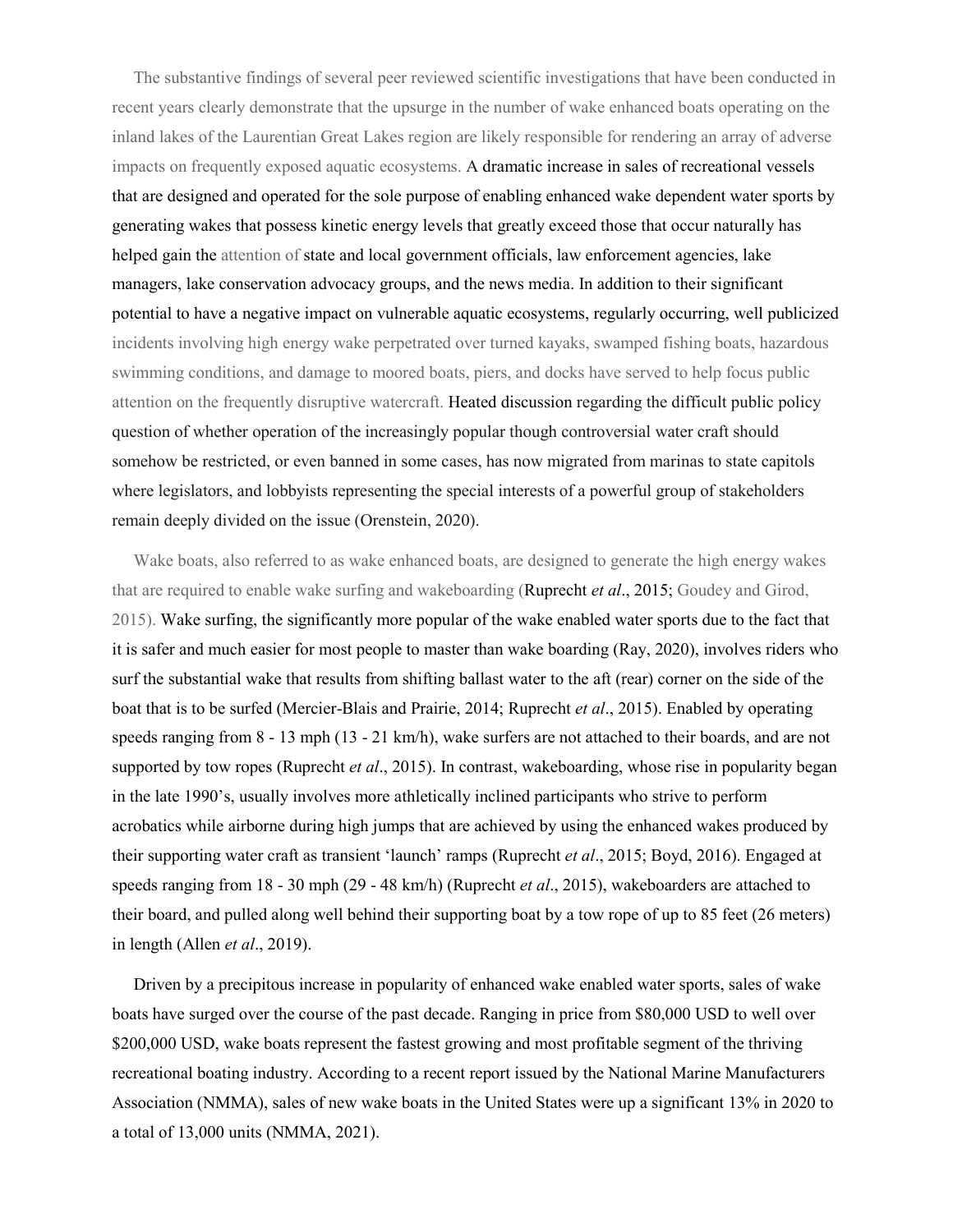In contrast to conventional styles of water skiing that are supported by recreational water craft capable of planing-out on the surface of the water at high speeds due to the fact that they are designed to minimize water displacement and drag, enhanced wake dependent water sports are enabled by water craft that have been specially designed to produce high energy wakes at relatively slow speeds as a result of their inordinate capacity to displace large volumes of water. Driven by the simple truth that "more water displacement equals bigger wakes" (Allen *et al*., 2019), wake boat manufacturers design their water craft to achieve maximum water displacement at slow to intermediate operating speeds with their disproportionally heavy sterns sitting low in the water. The overall capacity of wake boats to displace large volumes of water, and to consequently generate high energy wakes, is primarily a function of grossly asymmetric weight distribution in addition to the overall proportion of their stern that sits below the water line (Allen *et al*., 2019).

 Intense competition between at least a dozen North American wake boat manufacturers has led to the development of rapidly evolving wake enhancing technology. A multitude of wake enhancing devices, as illustrated by operator adjustable hull attitude wings, gates, tabs, plates, and wedges, to cite manufacturer specific examples, have been designed for the sole purpose of optimizing the capacity of wake boats to generate high energy wakes by maximizing their ability to displace large volumes of water (Ruprecht *et al*., 2015). Wake boat design engineers have also learned how to optimize the amplitude and shape of the wakes created by their increasingly elaborate water craft by effectively integrating rapidly advancing technology with "old fashioned" wake enhancing methods such as increasing the capacity and on-board location of ballast water storage tanks and bladders, shifting increasingly powerful in-board motors toward the rear of the watercraft, improving the efficiency of propellers, and by altering hull design (Boyd, 2016). Steady improvements to ballast systems and wake enhancing devices that have enabled the capacity of wake boats to produce wakes whose amplitude and shape are optimal for wake surfing, the most popular of the wake boat associated water sports, are primarily responsible for the dramatic increase in sales and market growth that has occurred within the enhanced wake enabled water sport industry over the past ten years (Ruprecht *et al*., 2015). Recently deployed wake enhancing technology allows their operators to easily shift the wake produced by the craft from side to side without shifting ballast, and to maintain concise control over both size and shape of the enhanced wakes produced by their increasingly sophisticated boats (Allen *et al*., 2019). In contrast to wake boats produced prior to 2012 that required their operators to turn in continuous wide circles in order to create and sustain significant wave action, modern wake boats are capable of generating wakes that are optimal for engaging enhanced wake enabled water sport participants by simply travelling in a straight line while operating at slow to intermediate speeds (Armitage, 2019).

 Ranging from 20 - 26.5 feet (6 - 8 meters) in length, and weighing up to 13,000 pounds (5,897 kg), the United States Coast Guard cautions that inordinately heavy wake boats are essentially incapable of safely navigating the volatile open waters of oceans, or of the Great Lakes. Accordingly, safe operation of even the largest, well-equipped wake enhanced water craft is primarily restricted to the relatively calm waters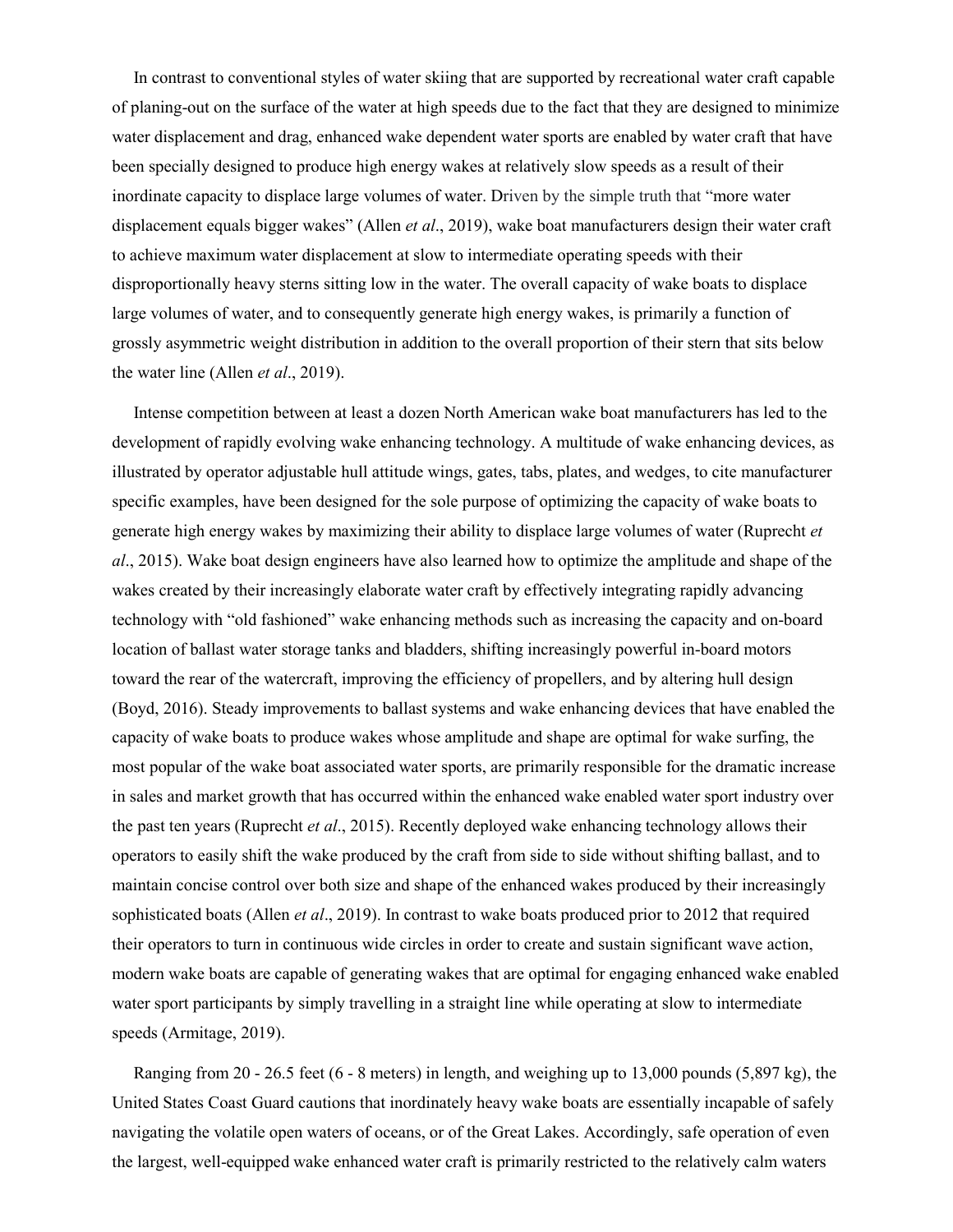of inland lakes, wind protected bays, and large rivers (Ruprecht *et al*., 2015). Steadily escalating occurrences of natural shoreline degradation, and shallow water habitat disturbance, in addition to an increasing number of safety related incidents, and reports of damage to waterfront property, have occurred primarily as a direct consequence of the fact that many wake boat operators often irresponsibly operate their extraordinarily heavy, ballast water laden water craft within waters that are too shallow, too close to shore, and/or dangerously close to vulnerable swimmers, paddle boaters, fisherman, and other quiet water users (Ray, 2020; FitzGerald *et al*., 2011). The myriad of ecological impacts that are likely occurring due to a dramatic increase in popularity of enhanced wake dependent water sports, and in particular wake surfing, have been exacerbated by the fact that protracted periods of often intense near shore, and/or shallow water incursion by multiple wake boats simultaneously operating on popular lakes on weekends, results in an unrelenting barrage of high energy wave action (TOTMWC, 2007).

 Even though the high energy wakes produced by a single wake boat passage are classified as periodic disturbances, they crest at greater heights, and possess substantially more kinetic energy than wakes that occur naturally (Goudey and Girod, 2015; Ruprecht *et al*., 2015; Mercier-Blais and Prairie, 2014). Creating waves that are substantially greater in magnitude than those that occur naturally as a result of the interaction of wind and water, Goudey and Girod (2015) found that wake boats operating on lakes in support of wake surfers are capable of generating maximum wave heights of 27.83 inches (.71 meter). The Goudey and Girod (2015) study also indicated that in contrast to conventional watercraft operating at 'cruising' speeds that generate kinetic energy levels of as low as 305 joules/meter, wake boats operating in support of wake surfers are capable of generating maximum wave energy in excess of 2,500 joules/meter. Investigators Mercier-Blais and Prairie (2014) observed that the wakes created by wake boats operating in support of wake surfers enabled by operating speeds ranging from 8 - 13 mph (13 - 21 km/h) while the boat is operating in a pronounced lopsided manner that results from shifting much of the craft's ballast water to a single rear corner, possessed an average of 1.7 times greater kinetic energy than the wakes created by wake boarding that occurs at speeds ranging from 18 - 30 mph (29 - 48 km/h). Corresponding to the findings of Goudey and Girod (2015) and Mercier-Blais and Prairie (2014), research conducted by Ruprecht *et al*. (2015) revealed that the highest average wake crest and kinetic energy values occur while wake boats operate at a speed of 11.5 mph (10 knots) while enabling wake surfers. It is important to note that Ruprecht *et al*. (2015) also found that kinetic energy levels generated during optimal wake surfing conditions were four times greater in magnitude than the kinetic energy produced during nominal wakeboarding conditions, and two times greater in magnitude than the level of kinetic energy produced during ideal "maximum wave height" enabled wakeboarding conditions.

 Coinciding with the findings of research conducted by Goudey and Girod (2015), and Mercier-Blais and Prairie (2014), investigator Ray (2020) found that wake boat generated wakes originating 300 feet (91.5 meters) from shore are capable of a height of 7.75 inches (19. 38 cm) by the time they reach shore; enhanced wakes created 135 feet (41 meters) from shore are capable of a height of 9 inches (22.5 cm) by the time they reach shore; and that enhanced wakes created 1,000 feet (305 meters) from shore are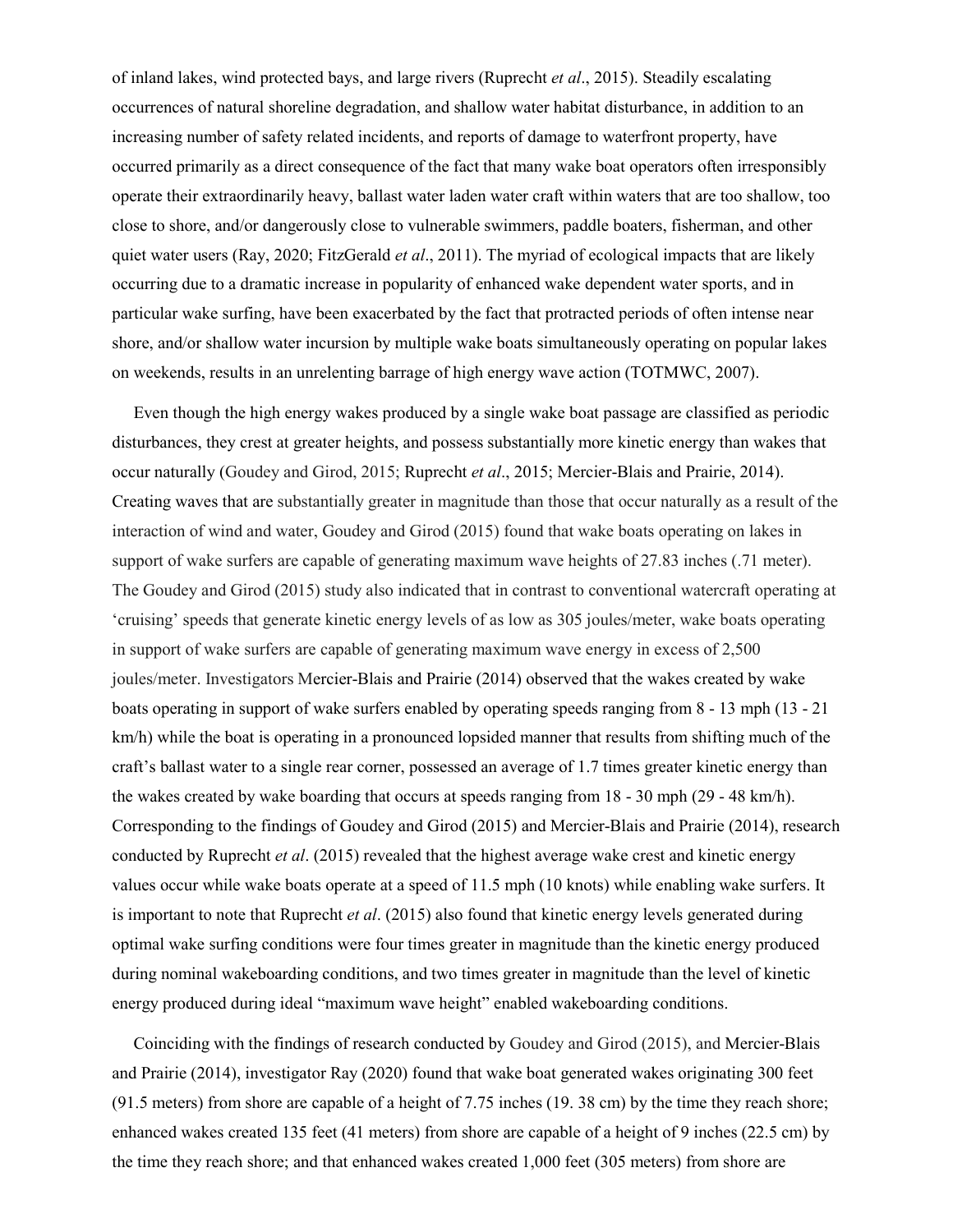capable of a height of 4 inches (10 cm) by the time they impact the shoreline. Research focused on the impacts of enhanced wakes on shorelines conducted by Ray (2020) also served to reaffirm the observations of Mercier-Blais and Prairie (2014) in regards to the ability of wake boat enhanced wakes to contribute significant energy to naturally occurring waves when they occur within distances of up to 984 feet (300 meters) from shore. The Mercier-Blais and Prairie (2014) study indicated that by an "average of a factor of four times", wakes produced by wake enhanced boat passages cause a significant increase in the amount of wave related kinetic energy that ultimately reaches the shoreline. The significant potential for wakes generated by passing boats to harm nearby shorelines has also been clearly demonstrated by the fact that Zabawa and Ostrum (1980) discovered that even small outboard motor propelled aluminum fishing boats passing at moderate speeds within 500 feet (152 meters) or less of shore are capable of creating wakes of sufficient magnitude to inflict damage to shoreline property and natural habitat. This observation was also reaffirmed by Dorava and Moore (1997) who observed that the wakes created by small fishing boats navigating Alaska's Kenai River were capable of inducing accelerated rates of erosion along the river's banks.

 An outstanding water science focused website entitled **Exploring our Fluid Earth**, created and administered by the **University of Hawaii's Teaching Aquatic Science as Inquiry** program, and aptly referenced by Ray (2020), serves to emphasize the fact that kinetic energy associated with water waves, whether created naturally as a by-product of the interaction of water and wind, or by wake boats, grows exponentially in response to linear increases in wave height. A wave defined by a height of 8-inches (20 cm), for example, possesses four times greater kinetic energy than a 4-inch (10 cm) wave, and sixteen times greater kinetic energy than a 2-inch (5 cm) wave.

 Research conducted by Ray (2020) on Lake Payette, a 5,000 acre (2,023.4 hectares), 300 feet (91.46 meters) deep glacial lake located in central Idaho, revealed that the potential for wake boat generated enhanced wakes to impact shorelines is exacerbated by the fact that their wavelengths are significantly longer than wind produced waves. Supported by a significant quantity of field sensor collected data, advanced modeling techniques utilized by Ray (2020) indicated that in contrast to commonly occurring 4 inch (10 cm) wind induced waves defined by wavelengths of approximately 6 feet (1.93 meters), and 8 inch (20 cm) high wind induced waves defined by a wavelength of approximately 10 feet (3.04 meters), wake boat generated enhanced waves are capable of achieving wavelengths ranging from 15 feet (4.57) meters) to 25 feet (7.62 meters). In addition to the fact that wake boat created waves possess greater levels of kinetic energy due to the fact that they often crest at significantly greater heights than wind generated waves, their overall capacity to affect vulnerable natural shorelines is enhanced by the fact that they also possess greater levels of kinetic energy due to their significantly longer wavelengths (Ray, 2020).

 It is important to note that Mercier-Blais and Prairie (2014) also observed that wakes created in areas of the lake's basin defined by deep, steeply sloping bottom contours are capable of sustaining higher energy levels for longer periods of time in contrast to wakes generated in shallow, gently sloping areas of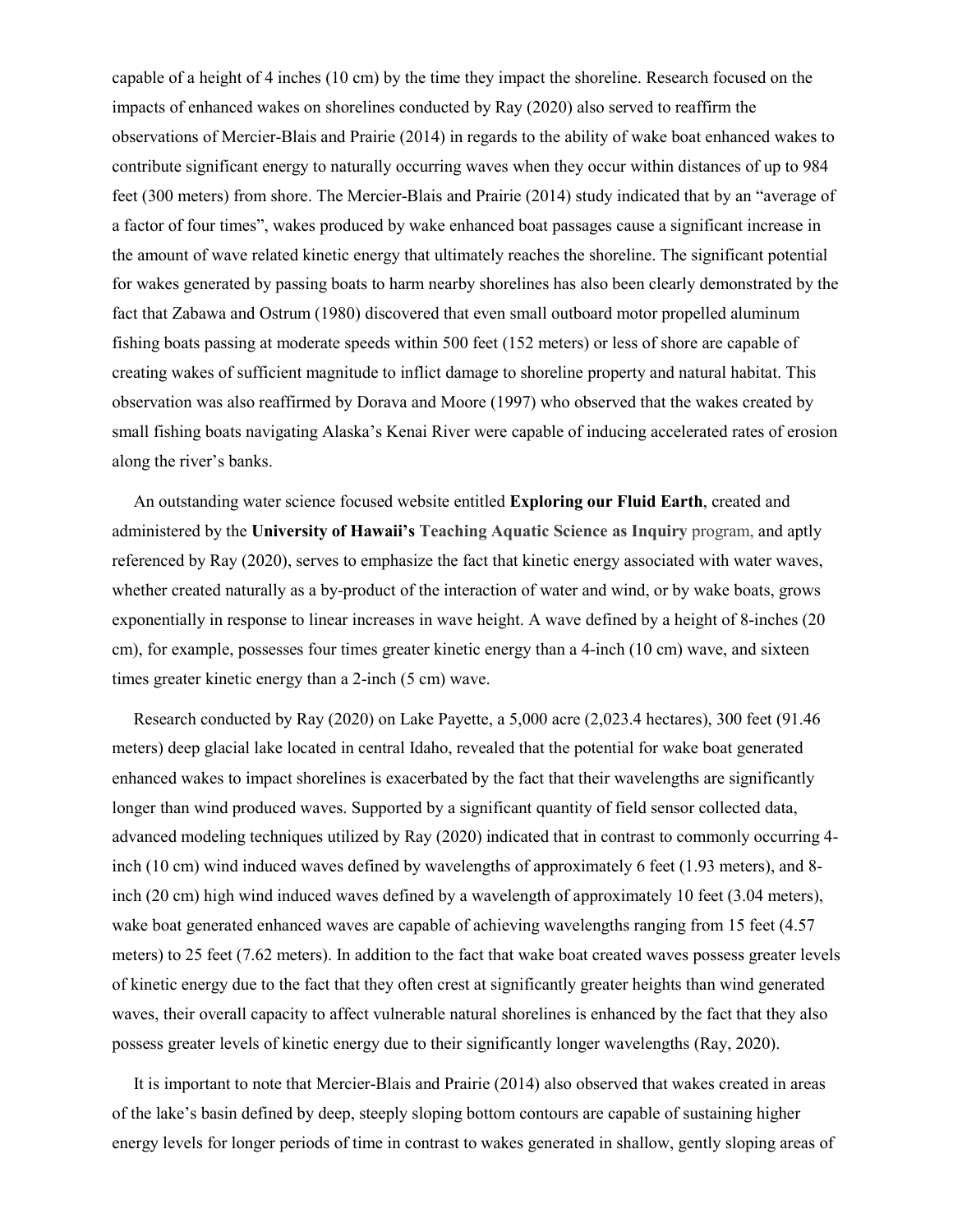the basin whose energy levels are much more likely to dissipate before having a harmful impact on ecologically sensitive habitat. The findings of research conducted by Mercier-Blais and Prairie (2014) also indicate that wakes abruptly impacting steeply sloping banks are capable of inflicting significantly greater erosive force than those whose kinetic energy gradually dissipates while travelling over shallow, gently sloping shorelines. Waves travelling through gently sloping, shallow areas gradually reduce their energy due to contact with the bottom which causes them to rise up, and eventually collapse in water depths that are less than 1.3 times their height, resulting in near instantaneous dissipation of their remaining kinetic energy (Biello, 2014).

 In light of the observation of Mercier-Blais and Prairie (2014) that all wake boat passages occurring within 984 feet (300 meters) of the shore are capable of contributing significant energy to naturally occurring waves, it is important to note that the height, frequency, and duration as well as the kinetic energy levels associated with wind generated waves are primarily determined by wind speed, wind duration, and fetch (Ray, 2020). Fetch is defined as the length of the span of open water that wind blows across, and is directly related to the magnitude of wind waves that are capable of being formed by a given wind speed (Ray, 2020; Clawson, 2017). Lakes defined by relatively small areas of open water are considered to be fetch limited (Ray, 2020). The important influence of fetch in determining the magnitude of wind generated waves is effectively demonstrated, for example, by the fact that Ray (2020) recorded a maximum wave height value of 7.4 inches (18.5 cm) induced in response to a 15 mph (24 km/h) wind blowing for a duration of one hour over a fetch of 2.5 km (1.55 miles) in contrast to the creation of a wave with a maximum wave height of only 4.7 inches (11.75 cm) created by a 15 mph (24 km/h) wind blowing for a duration of one hour over a fetch of 1 km (.62 miles). The most significant natural waves occur in response to sustained high winds emanating from a compass heading that serves to maximize both the distance and duration of their interaction with large unobstructed areas of open water (Ray, 2020; Clawson, 2017).

 In addition to the potential for high energy waves created by wake boats to have a negative impact on shorelines from distances of up to 984 feet (300 meters) (Mercier-Blais and Prairie, 2014), research conducted by Raymond and Galvez (2015) discovered that turbulence generated by wake boats operating in support of wake surfers is capable of disturbing ecologically sensitive habitat situated in relatively deep areas of the lake's basin. Assessing the potential for turbulence generated by wake boats operating at slow, intermediate, and fast speeds to disturb benthic habitat as indicated by the occurrence of bottom sediment resuspension at various depths, the study revealed that turbulence generated by wake boats operating at very slow speeds (3 mph; 5 km/h), or less, and at high speeds (33 mph; 53 km/h), is capable of resuspending sediments to depths of up to 3.28 feet (1 meter). Representing the most important finding of the study, however, Raymond and Galvez (2015) observed that the jet engine-like turbulence generated by wake boats operating at a speed of 12 mph (19 km/h) while engaging wake surfers is capable of disturbing lake bed sediments situated in water depths of up to 16.4 feet (5 meters). The findings of Raymond and Galvez (2015) in regards to the capacity of turbulence generated by wake boats to disturb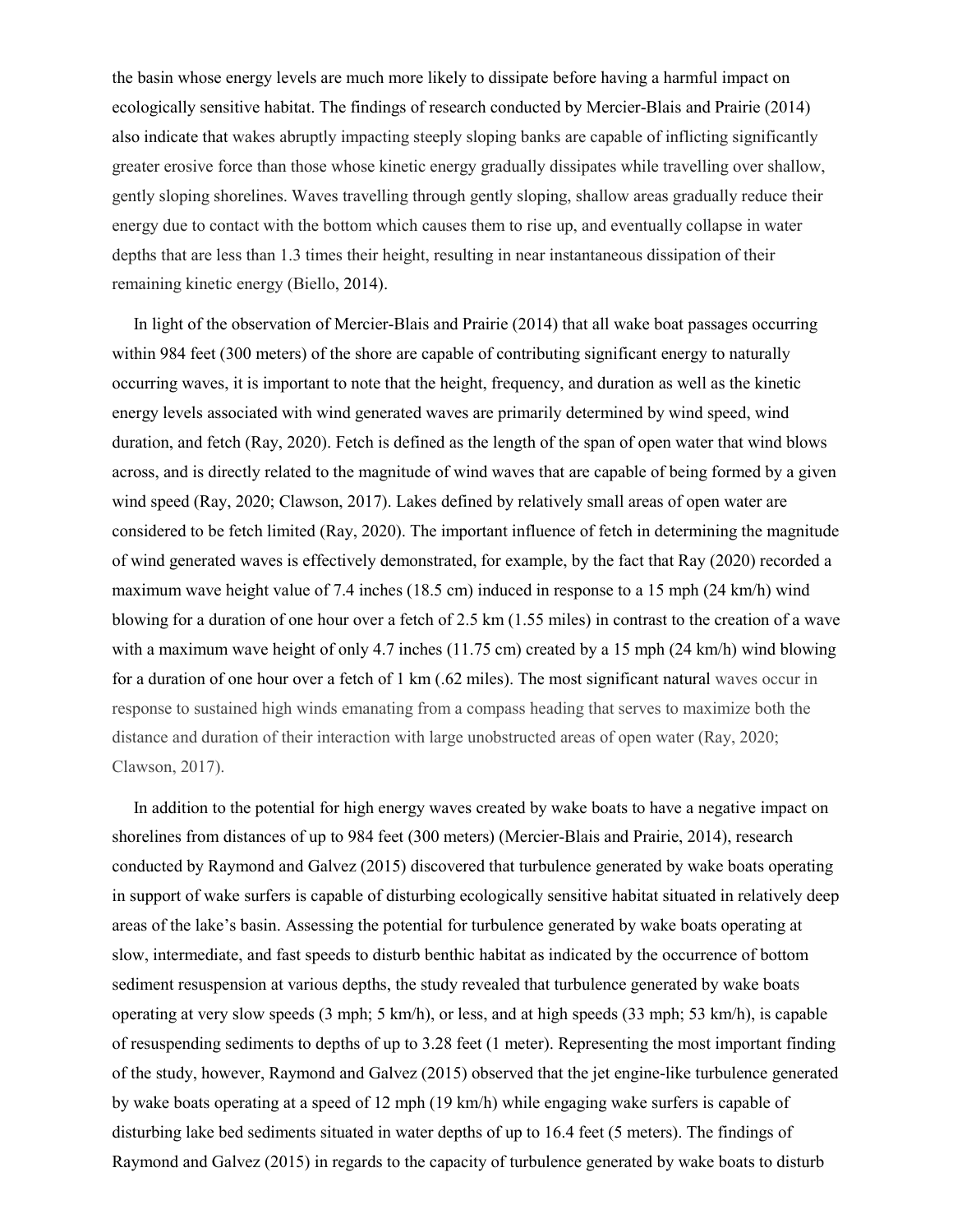sediments situated in relatively deep waters have been complimented by the results of a recent study conducted by Ray (2020) which observed that in contrast to wind generated waves that are capable of disturbing lake bed sediments occupying depths of up to 5 feet (1.5 meters), enhanced wakes generated by wake boats are capable of disturbing lake bed sediments situated in water depths of up to 12 feet (3.65) meters).

 It is important to acknowledge that with the exception of the previously discussed findings of seminal studies conducted by Ray (2020), Goudey and Girod (2015), Raymond and Galvez (2015), Ruprecht *et al*. (2015), and Mercier-Blais and Prairie (2014), relatively little scientific inquiry has thus far been devoted to the study of the myriad of ecological impacts that are likely occurring as a result of the increasingly intense levels of wake boat activity that is taking place on a steadily escalating number of lakes, bays, and rivers. It is also important to note, however, that scientific research motivated by the myriad of adverse impacts associated with frequent exposure to wakes generated by conventional recreational water craft has been ongoing for several decades (Bilkovic *et al*., 2017). Many of the significant impacts that are likely occurring as a consequence of frequent exposure to the wakes and turbulence created by wake boats have also been 'unequivocally' attributed to near shore and shallow water operation of increasingly powerful conventional watercraft whose negative influences have been previously explored within the context of a plethora of peer reviewed scientific journal articles.

 In contrast to wakes created by vessels operating in deep, open waters located a great distance from shore that are unlikely to disturb shallows and shoreline habitat, wakes created in close proximity to shore, and/or within shallow waters are not allotted the distance, time, and/or depth that is necessary for their kinetic energy to dissipate before disturbing vulnerable benthic habitat, and/or natural and developed shorelines (Ray, 2020; Bilkovic *et al*., 2019; Raymond and Galvez, 2015; FitzGerald *et al*., 2011). In addition to distance, time, and depth, the overall impact of enhanced wakes on shallows and shoreline habitat is dependent upon the boat's displacement weight, ballast storage system configuration and capacity, the design and configuration of wake enhancing devices, hull and propeller design, and operating speed as well as upon the bottom contour of the affected waterway (Allen *et al*., 2019; Goudey and Girod, 2015; Glamore, 2008). The frequency of occurrence of near shore, and/or shallow water boat passages is also a critical factor in evaluating the potential for high energy wakes to render harm to aquatic flora and fauna (Bilkovic *et al*., 2019; Goudey and Girod, 2015; Glamore, 2008; Zabawa and Ostrom, 1980).

 Whether generated by wake boats, or by increasingly powerful conventional water craft, high energy wakes generated in close proximity to shore possess the greatest potential to impact ecologically sensitive aquatic habitat (Ray, 2020; Bilkovic *et al*., 2019; Mercier-Blais and Prairie, 2014). In an assessment of the impact of boat wakes on Chesapeake Bay shoreline stability, Bilkovic *et al*. (2019) observed that wakes tend to be most harmful in narrow waterways where their kinetic energy has only limited potential to dissipate in response to increasing distance from the originating vessel. Mercier-Blais and Prairie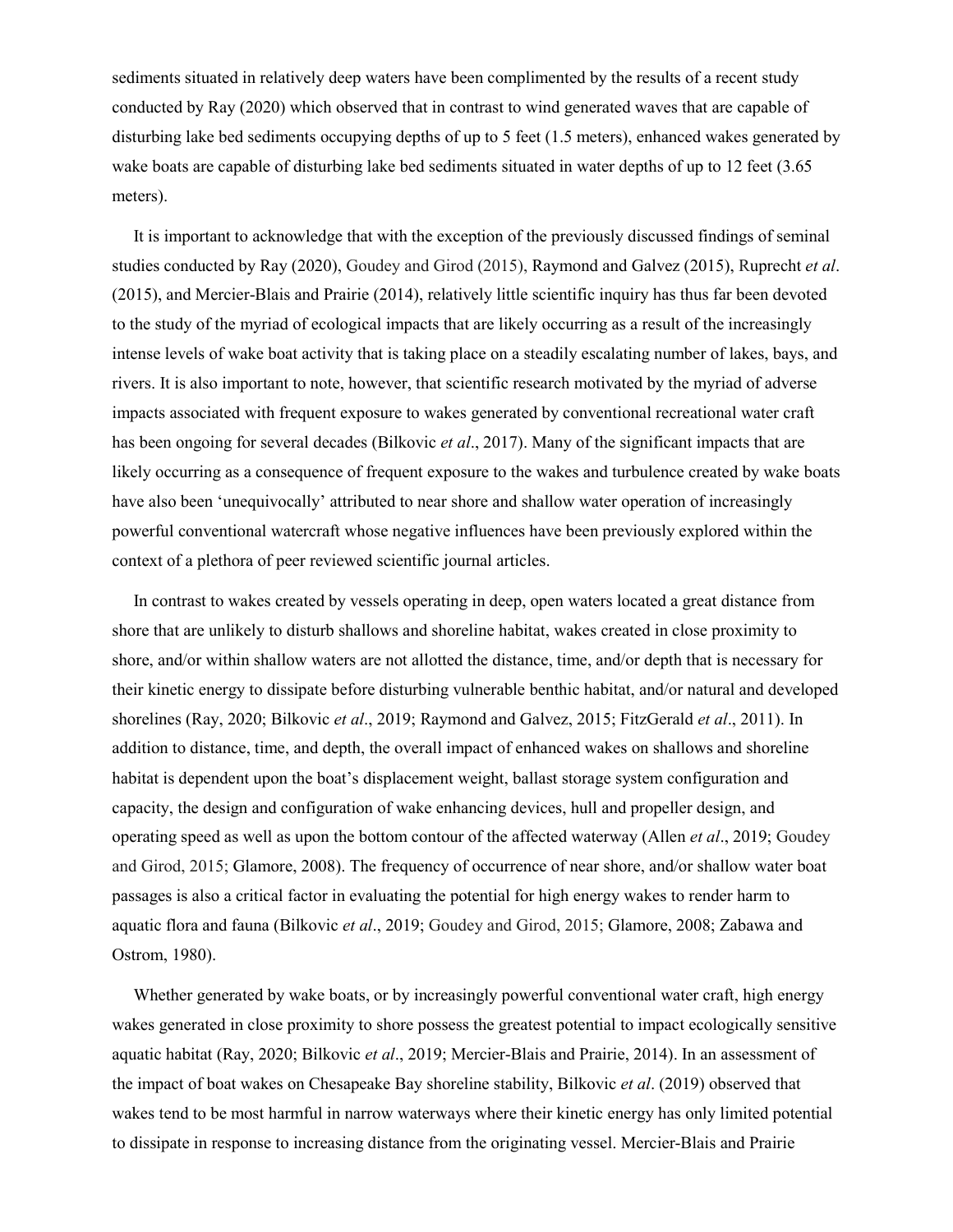(2014) concluded that the impact of wakes created during boat passes is "directly and inversely" related to the distance between the passage and the shore. Capable of having a profound impact by significantly reducing the stability and bio-productivity of ecologically sensitive habitat (TOTMWC, 2007), accelerated rates of shoreline erosion that occur as direct result of frequent exposure to high energy wakes are widely recognized as one of the most difficult and expensive to remediate of any of the harmful impacts that are likely occurring as a result of the increasingly popular wake enabled water sports. It is also important to note, however, that the surge in popularity of all forms of recreational boating has led to a sharp increase in occurrences of severe erosion caused by water craft passing too close to shorelines (Bilkovic *et al*., 2019).

 In contrast to the long-term effects of natural erosion that take place over geologic versus human time frames (TOTMWC, 2007), frequent exposure to high energy waves induce rapid rates of erosion that often results in exposing the roots of shoreline plants and trees, and degradation of critical plant and animal habitat (Allen *et al*., 2019; Bilkovic *et al*., 2017; Mercier-Blais and Prairie, 2014; TOTMWC, 2007). Particularly in the substantially deforested areas that often surround northern temperate inland lakes, accelerated rates of shoreline erosion serve as a major source of growth stimulating nutrients (Keenan and Kimmins 1993). The shorelines most susceptible to accelerated rates of erosion are located in low lying areas, and in wind protected areas that normally experience only low energy waves (Bilkovic *et al*., 2019). Although the 'erodibility' of a particular shoreline is a function of the magnitude of erosive energy that ultimately reaches the shore, steeply sloping shorelines composed of bare soil, or those consisting of peat or mud, are the most vulnerable to accelerated rates of erosion (TOTMWC, 2007). High energy wakes striking the steeply sloping banks of inland lakes are capable of causing accelerated rates of severe erosion that often leads to the total collapse of the bank (Bilkovic *et al*., 2017; TOTMWC, 2007). Although gradually sloping shorelines hosting vegetation are capable of partially mitigating the erosive influences of natural waves, the capacity of natural shorelines to absorb frequent exposure to the powerful erosive influences of high energy wakes is limited (Bilkovic *et al.,* 2019; Bilkovic *et al*., 2017).

 Representing an important indicator of their vulnerability to near shore wake boat operation, shorelines surrounding many of the thousands of lakes distributed throughout the Laurentian Great Lakes region are comprised of a highly erodible mixture of sand and clay that is referred to as glacial till (TOTMWC, 2007). The most significant shoreline erosion occurs during periods marked by high water levels due to the fact that wakes are capable of travelling closer to shore before they break (Harwood, 2017). Causing extensive damage to waterfront property and natural shorelines, frequent near shore wake boat activity is likely to intensify the desire of waterfront property owners to construct seawalls or other forms of shoreline armoring to protect their property from the highly erosive influences of unrelenting wake energy (Harwood, 2017). The overall importance of increased rates of natural shoreline habitat destruction is exacerbated by the fact that the 2012 United States Environmental Protection Agency National Lakes Assessment found that over 50% of the inland lakes in the fresh water resources inundated region have experienced significant natural lakeshore and physical habitat complexity loss.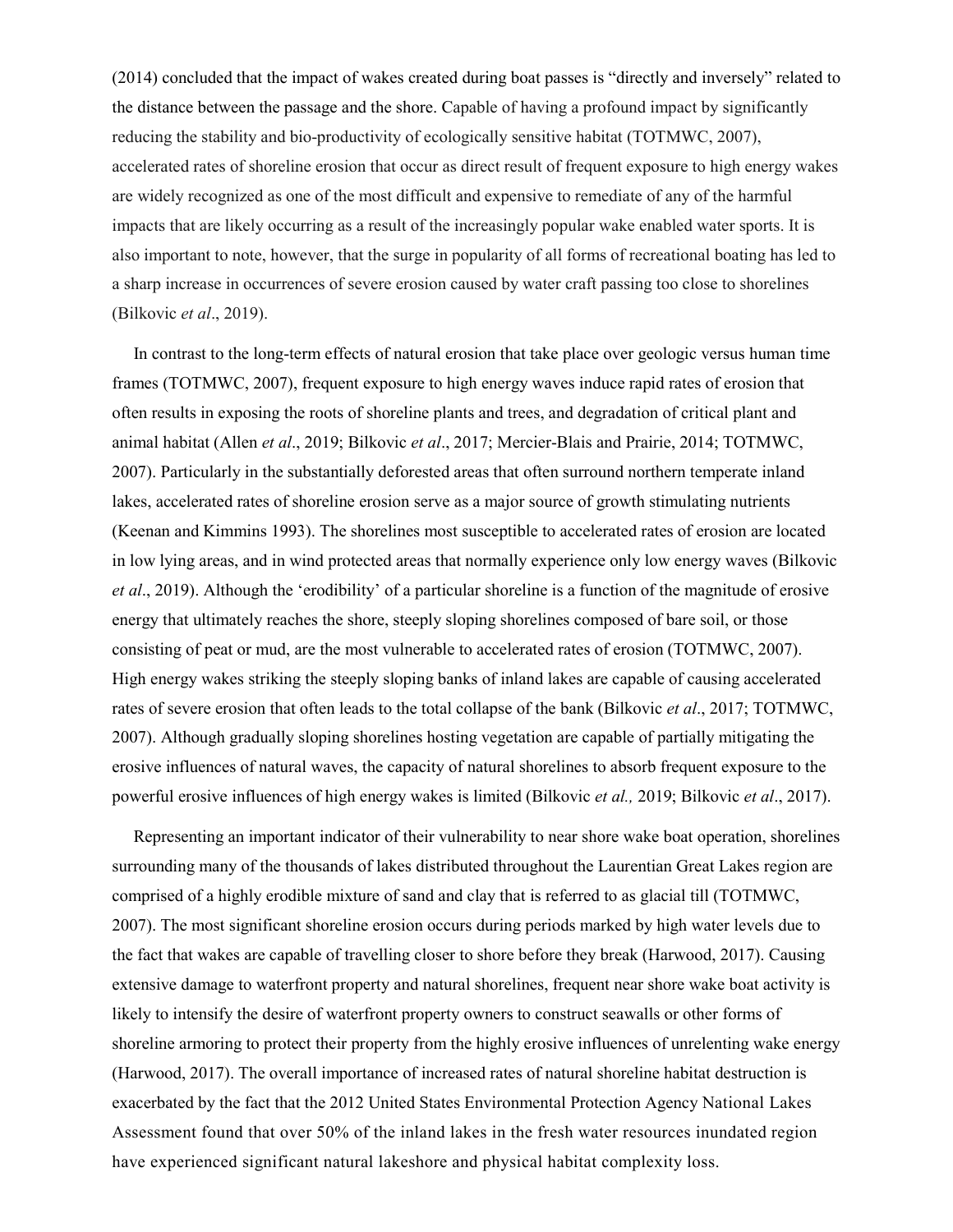Wake facilitated accelerated rates of severe erosion are also known to lead to proportional increases in the rate of deposition and accumulation of sediment (TOTMWC, 2007). Resulting from the dislodgement and transport of soil due to the powerful influences of wave action, flowing waters, gravity, and/or ice (Brooks *et al*., 1997; Pitt *et al*., 2007), sedimentation occurs as eroded soil is transported, and later deposited into affected waterways (TOTMWC, 2007). Depending on the physical characteristics of affected sites, high volume sediment deposition is capable of rendering a harmful array of ecological impacts. The impacts of sediment deposition and accumulation includes loss or degradation of fish spawning areas, less desirable fish species, loss of fish foraging habitat, impaired or destroyed adjoining wetlands, and a reduction in the overall capacity of affected lakes, rivers, and wetlands to support diverse recreational opportunities (Johnstone *et al*., 2010). Sedimentation is also known to be a major contributor to the steep decline in both the diversity and abundance of North American aquatic organisms, and in particular aquatic insects, that has occurred over the course of the past one hundred years (Henley *et al*., 2000).

 Resulting in the 'filling-in' of the basins or channels of affected water bodies, persistent high-volume sediment deposition also affects the viability of navigation channels, and areas supporting water craft related infrastructure by rendering them incapable of handling deep draft boats due to the gradual onset of shallower waters. Sediment deposition may also contribute to the degradation of desirable natural features such as firm sandy bottoms situated in shallow gradually sloping beach areas of inland lakes that have been designated for public swimming by covering the bottom in a thick layer of easily resuspended soft sediment (TOTMWC, 2007). Having a major impact on national water infrastructure, state and federal agencies have been pro-actively engaged in large scale efforts to control erosion and sedimentation for many decades. Considered the most significant form of water pollution in the United States, severe cases of sediment deposition affecting hydroelectric dams and coastal maritime ports, to cite two important examples, often require extensive dredging in order to maintain their capacity to operate (TOTMWC, 2007).

 In addition to causing accelerated rates of shoreline erosion, and sediment deposition, Bilkovic *et al*. (2017) observed an "unequivocal" correlation between shallow water recreational boat operation and high-volume sediment resuspension. Derived from an array of both natural and manmade sources, some degree of resuspended sediment consisting of both organic and inorganic particulate matter is considered by limnologists to be an integral component of freshwater ecosystems (Birtwell, 1999). Within most northern temperate glacial lakes, suspended sediment consists of particulate matter that is primarily derived from organic sources as well as fine, easily resuspended inorganic particulate comprised of silt and clay (TOTMWC, 2007). Although Wetzel (1990) indicates that episodic sediment resuspension due to windy weather is considered a natural component of lake ecology, the sheer volume of sediment resuspension that often occurs during intense wave action, and/or protracted periods of shallow water recreational boat operation is capable of having a significant impact on aquatic ecosystems (Henley *et al*.,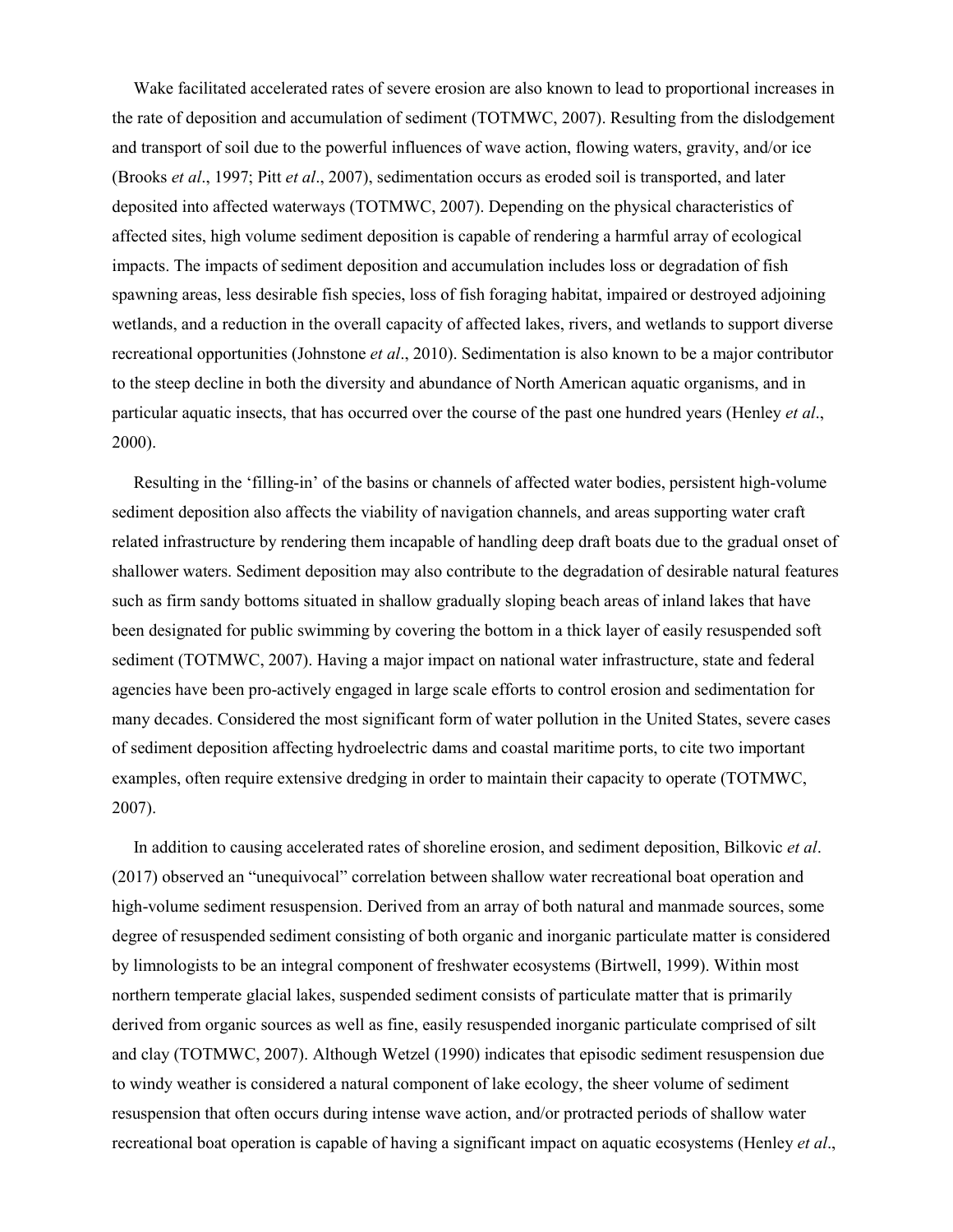2000). Research conducted by Garrad and Hey (1987) indicates that sediment resuspension may occur as an undesirable by-product of the passage of a single watercraft. Moreover, research conducted by Asplund (1996) and Anthony and Downing (2003) strongly suggests that particularly in lakes defined by relatively shallow basins, recreational boating induced high volume sediment resuspension is capable of contributing to significant increases in phytoplankton production, increased turbidity, decreased water clarity, suppression of aquatic macrophyte and fish communities, and overall decreases in water quality.

 Wake and propeller induced turbulence associated with passing watercraft is widely considered to be a major factor in facilitating sediment resuspension (Hayes *et al*., 2012). In an era defined by a sharp upsurge in popularity of wake surfing, however, unprecedented rates of sediment resuspension are likely occurring as a direct result of the extraordinarily large wakes, and jet engine-like turbulence created by wake boats that have been configured to maximize their capacity to displace high volumes of water by shifting large volumes of ballast water to a single aft corner of the boat, and operating at an intermediate speed of approximately 19 km/h (12 mph) (Ruprecht *et al*., 2015). In line with this observation, Raymond and Galvez (2015) reported that the greatest potential for high volume sediment resuspension occurs at depths of up to 5 meters (16.4 ft.) while wake boats operate at intermediate speeds in support of wake surfers. Moreover, a recent study conducted by Ray (2020) found that in contrast to wind generated waves that are capable of resuspending lake bed sediments situated in depths of up to 5 feet (1.5 meters), enhanced wakes generated by wake boats are capable of resuspending sediments situated in water depths of up to 12 feet (3.65 meters).

 Occurring primarily on summer weekends on popular inland lakes since the now one-hundred-year-old advent of motorized recreational boating, enhanced wave energy facilitated high volume sediment resuspension causes the rapid onset of increased turbidity (USACE, 1994; Asplund, 1996), and commensurate decreases in water clarity (Lloyd *et al*., 1987). A reliable bio-indicator of the trophic status of a particular inland lake (Asplund, 2000), water clarity is considered the most important water quality attribute due to its prized aesthetic qualities as well as its important role in supporting diverse recreational uses, and enhanced lakefront property values. Water clarity is also widely perceived to be a critical surrogate measure of how safe lake water is for swimming, and for other full contact water sports (Angradi *et al*., 2018). Depending upon the volume of sediment that is vulnerable to resuspension, shallow water recreational boat activity is capable of temporarily rendering the clear, blue-green waters that are a treasured quality of many northern temperate inland lakes into an undesirable state defined by turbid, pale brown waters.

 Sediment resuspension caused by shallow water recreational boat activity may also result in a significant decrease in the amount of photosynthesis enabling sunlight that is capable of penetrating the water column, and of supporting submerged macrophyte communities (Wetzel, 1990; Madsen *et al*. 2011). Substantial reductions in the diversity, abundance, and colonization depth of submerged macrophytes are known to occur in response to the onset of significantly higher levels of sediment and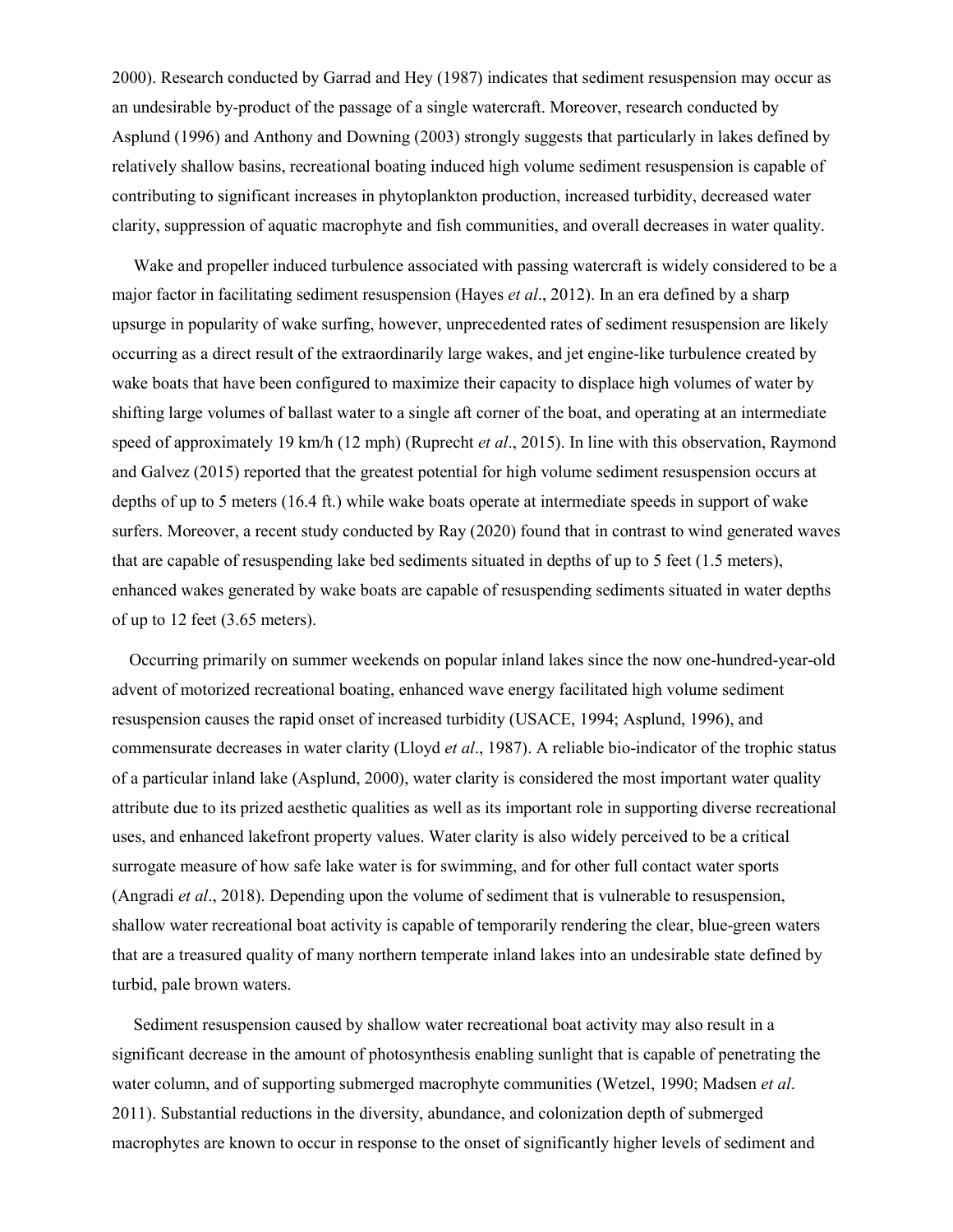turbidity (Lloyd *et al.*, 1987; Canfield *et al*., 1985). In addition to the loss of life sustaining sunlight, submerged macrophytes are also subject to severe shading as resuspended particulate matter rapidly accumulates on stems, shoots, branches, branchlets, and leaves (Madsen *et al*., 2001; Lloyd *et al*., 1987). Accumulation of particulate matter is ultimately capable of causing the pre-mature death of submerged macrophytes (Madsen *et al*, 2001). The significance of the threat posed to submerged macrophytes is emphasized by the fact that aquatic plants are known to play a critical role in fostering and sustaining the health of inland lakes by providing ideal habitat for a diverse array of amphibians, insects, and fish; by storing nutrients, particularly nitrogen, that would otherwise be available for stimulating light attenuating phytoplankton growth; and by preventing the resuspension of water clarity depriving particulate matter (Scheffer *et al*. 1993; Jeppesen *et al*. 1998). Moreover, vibrant submerged macrophyte communities provide an ideal safe harbour to a diverse and often abundant array of phytoplankton grazing zooplankton species such as *Daphnia magna*, for example, that make critical contributions to sustaining moderate levels of bio-productivity, and to fostering and sustaining water clarity (Timms and Moss, 1984; Ozimek *et al*., 1990).

 Acting to substantially reduce water clarity, and the amount of light penetrating the water column by providing up to 94% of the nitrogen, and up to 83% of the phosphorus required to stimulate rapid phytoplankton growth (Cowan *et al*., 1996), Fanning *et al*. (1982) observed that resuspension of as little as one millimeter of the upper layer of lake bed sediment is capable of facilitating a doubling of phytoplankton abundance. Lake managers working on lakes suffering from the deleterious influences of intense shallow water recreational boat activity are likely aware of the fact that sediment resuspension is capable of contributing to poor water quality long after external sources of excess nutrient loading have been reduced or eliminated (Anthony and Downing, 2003). Particularly in shallow lake ecosystems, frequent resuspension of sediment hosting high levels of growth stimulating nutrients is capable of contributing to accelerated rates of eutrophication (Anthony and Downing, 2003; Yousef *et al*., 1980). Protracted periods of shallow water boat incursion also act to increase the time it takes for resuspended sediment to eventually settle out of the water column (Alexander and Wigart, 2013). Elevated levels of water clarity diminishing turbidity have also been associated with a reduction of the innate ability of fish, and other foraging aquatic animals to visually locate prey (Gardner, 1981). Research conducted by Levine *et al*. (2005) suggests that prolonged periods of light attenuating sediment resuspension may also have a significant impact on complex aquatic food webs by altering flora and fauna community structure, and by substantially reducing the amount of biotic energy that is available for transfer between lower to upper trophic levels.

 Sediment resuspension resulting from intense wave action and turbulence generated by shallow water boat operation has also been associated with degradation of water quality due to the release of sedimentbased pollutants such as fecal coliforms, and/or motor boat associated chemical pollutants such as gasoline, diesel fuel, lubricants, and anti-fouling paint (Sagerman, Hansen, and Wikström, 2019; Alexander and Wigart, 2013). Whitfield and Becker (2014) also observed that high energy wakes are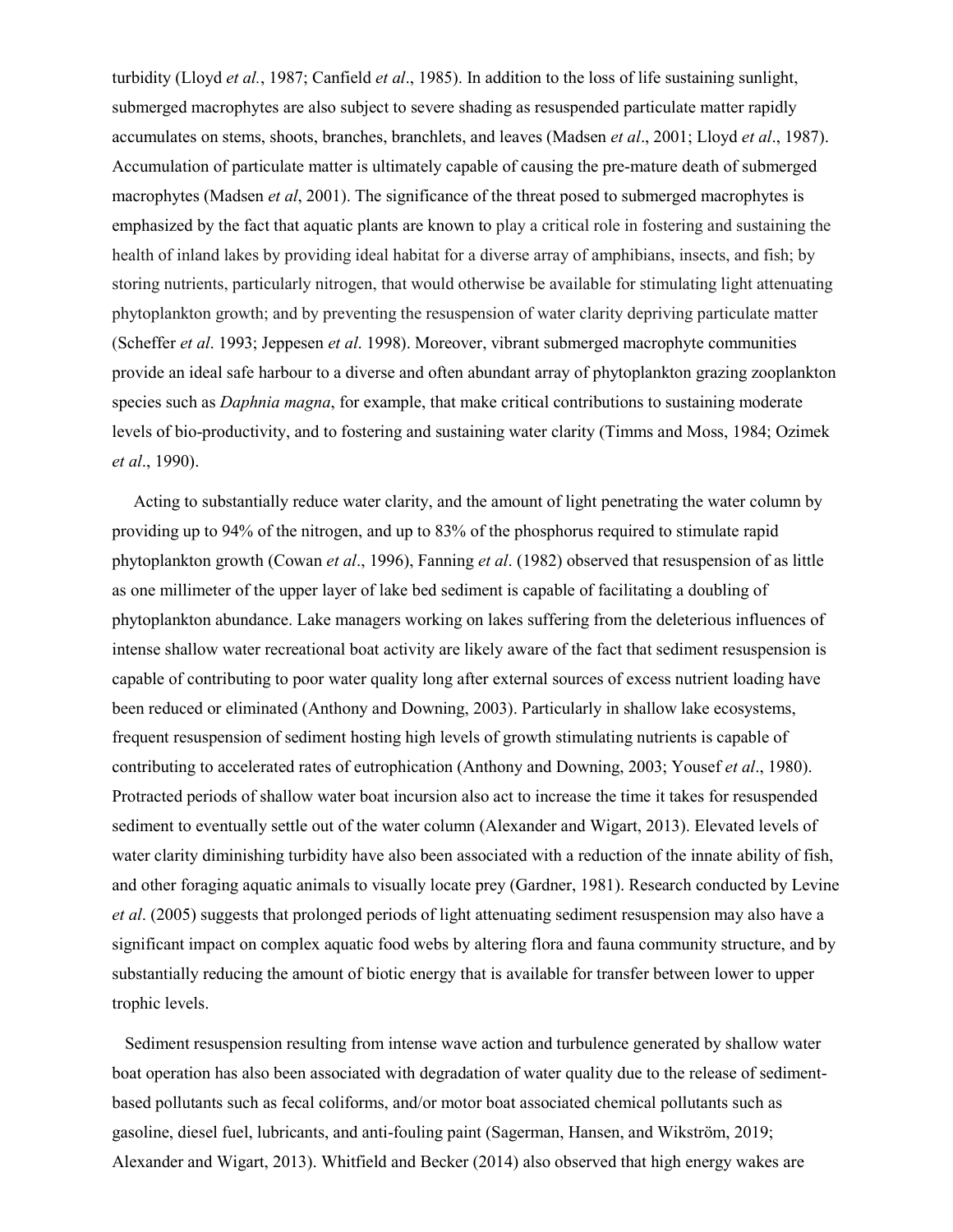capable of facilitating the resuspension of sediments laden with toxic heavy metals, that, depending upon the natural and cultural history of a particular water body, may include arsenic, cadmium, chromium, copper, lead, mercury, nickel, and zinc. High concentrations of heavy metals are known to constitute a major threat to human health (Lambert *et al.*, 2000).

 Surges in the availability of growth stimulating nutrients due to high volume sediment resuspension are also known to contribute to conditions that are favorable to the formation of cyanobacteria (NALMS, 2016; Rastogi *et al*., 2015; Merel *et al*, 2013). Even though cyanobacteria are referred to as blue-green algae, their physiological, morphological, and metabolic structures identify them as a form of bacteria (Uduma *et al*., 2017). Occurring on a frequent basis within lakes, reservoirs, and ponds hosting nutrient rich warm waters, cyanobacteria blooms represent a significant threat to human and animal health due to their potential to produce cyanotoxins, one of the most powerful poisons known to man (Rastogi *et al*., 2015). Cyanobacteria are also known for their ability to deprive aquatic flora and fauna of life sustaining resources such as sunlight and oxygen (NALMS, 2016). The frequency, magnitude, and duration of cyanobacteria blooms are gradually increasing due to climate change, and widespread nutrient enrichment (Ho *et al*., 2019). Occurring on a more frequent basis within the Laurentian Great Lakes region, and particularly within the nutrient rich, shallow waters of western Lake Erie, the findings of increasingly well-funded research dedicated to improving the working knowledge and capacity of freshwater resource managers to prevent, and/or manage cyanobacteria blooms are of great importance to public health officials worldwide (Rastogi *et al*., 2015; Merel *et al*, 2013).

 The explosive turbulence associated with the high-performance propellers of recreational boats are capable of having a number of destructive impacts on shallow water habitat (Asplund, 2000). Designed to provide "more push out of the hole", modern large diameter wake boat propellers usually possessing four blades have been engineered to convert the immense mechanical energy produced by wake boat engines into the ability to push the heavy craft through the water at the slow to intermediate speeds that are required to enable wake dependent water sports. Producing jet engine-like thrust that is often referred to as jet wash, wake boat propellers are designed to set dense water in motion at extremely high velocities. Facilitating high volume sediment resuspension, jet wash is capable of causing increased turbidity, loss of water clarity, reductions in the amount of light that penetrates the water, and overall loss of the ability to support light dependent aquatic flora (Symonds *et al*., 2017). Sediment resuspension caused by jet wash has also been associated with extensive lake bottom scouring. Scouring occurs when jet wash causes the loss of the upper most layer of lake bed sediment, resulting in the formation of straight and narrow troughs that align with the trajectory of the water craft, and that appear as dark, thin lines in aerial photo surveys of affected lakes (Harwood, 2017; Symonds *et al*., 2017).

 As indicated by the presence of vegetative mats free-floating on the surface, and/or of significant amounts of aquatic plant remnants piled-up and decomposing on the shoreline, shallow water boat operation also represents a major threat to aquatic plants. Research conducted by Asplund (2000), and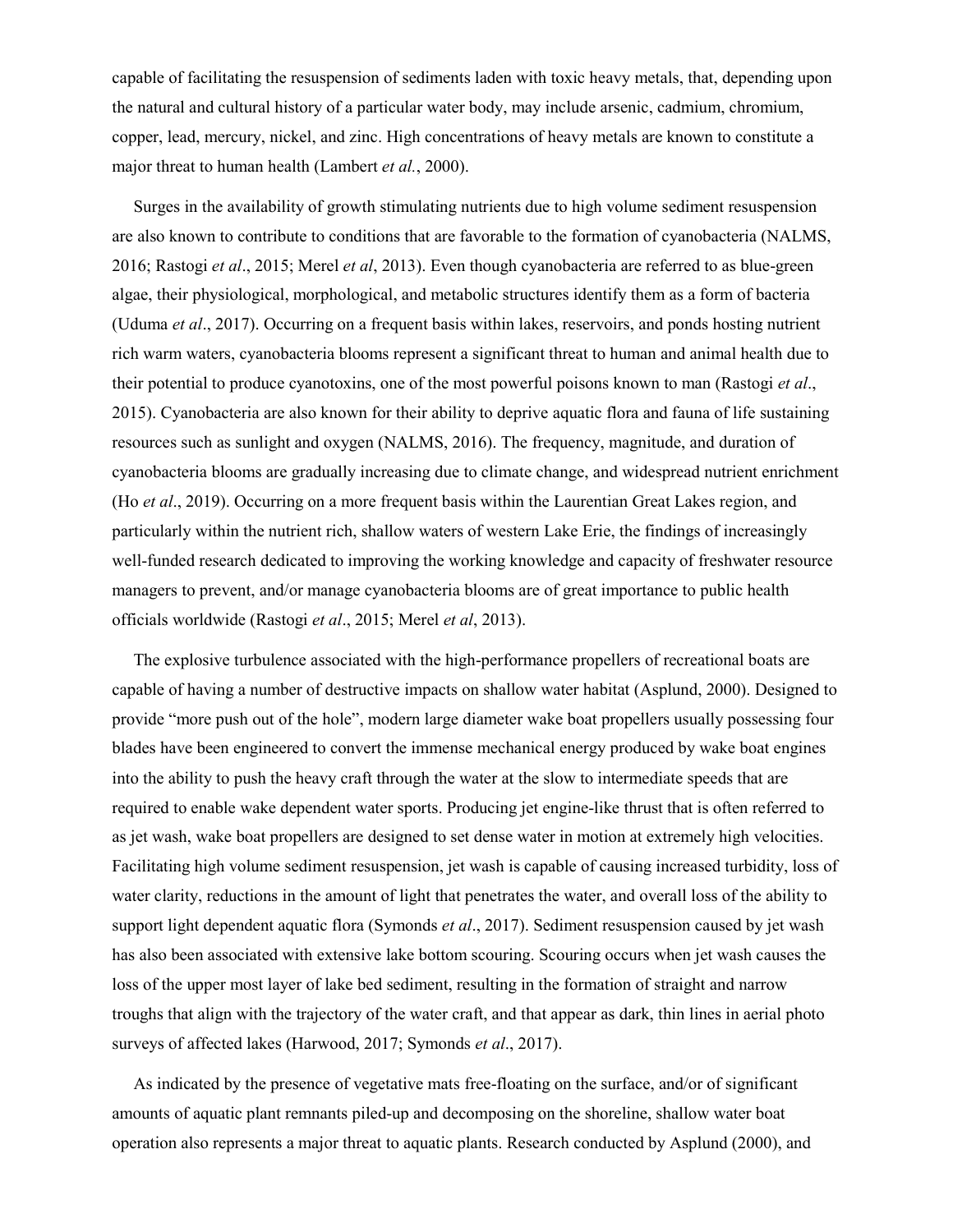Murphy and Eaton (1983) concluded that in addition to the ability of the propellers of watercraft to chop off, and/or to break aquatic plant stems, shoots, branches, branchlets, and leaves, propeller induced turbulence is capable of completely uprooting floating, emergent, and submerged macrophytes. Frequently occurring shallow water encroachment by recreational boats is capable of substantially reducing both the abundance and diversity of beneficial aquatic macrophyte communities (Madsen *et al*, 2001). The overall impact of wake boat operation is enhanced by the fact that many submerged macrophytes are capable of flourishing at depths that are now known to be vulnerable to exposure to the high level of turbulence that is created during wake surfing. Research conducted by Raymond and Galvez (2015) concluded that wake boat turbulence is capable of extending to critical bottom habitat occupying water depths of up to 16.4 feet (5 meters).

 Shallow water wake boat operation is also capable of suppressing the otherwise prodigious reproductive capacity of freshwater sunfish, and in particular the ever popular and widely distributed bluegill (*Lepomis macrochirus*), as a prime example, by damaging late spring and early summer spawning habitat. Appearing on the gradually sloping areas of most moderately productive inland lakes in waters ranging in depth from 1.5 feet (.46 meter) to 4 feet (1.2 meters), bluegill nests are often completely destroyed by shallow water habitat encroachment by wake enhance boats. Bluegill nests are comprised of easily disturbed sediment free small stone and gravel-lined depressions that are formed, groomed, and guarded by the male of the spawning pair in order to provide protective niche to their thousands of fertilized eggs, larvae, and hatchlings. High velocity jet wash produced by wake boats and jet skis is capable of completely destroying dozens of the vulnerable shallow water nests during a single brief pass. Causing instantaneous disbursement of nesting material, and the death of developing eggs, and/or larvae, wake boat operators are likely to be responsible for the loss of tens of thousands of reproductive propagules with each spawning habitat encroachment. The viability of nests not directly impacted by wake boat turbulence may also be compromised as resuspended sediment settle out, smothering the remaining nests in a dense layer of fine particulate matter. Responding to encroachment into their shallow spawning areas, the reproductive cycle of bluegill may also be compromised by the fact that the males, reacting to stress, sometimes abandon their nests, subjecting their eggs and larvae to a high risk of predation.

While the impact of shallow water wake boat operation on the ability of fish to successfully reproduce has not yet been documented within the context of formal scientific inquiry, the findings of a study of the impact of water craft navigating the St. Mary's River (Michigan-Ontario) on the nests of spawning fish conducted by University of Michigan limnologist Jude *et al*. (1998) concluded that along with high volume sediment resuspension induced by the jet wash of the propellers of passing water craft, large quantities of eggs and larvae were simultaneously dislodged from their protective nests, leading to the death of the eggs, and to the premature emergence of highly vulnerable larvae from their protective nests. In addition, fisheries managers working for the National Oceanic and Atmospheric Administration (NOAA) reported that wake boats operating on Oregon's Willamette River "pose a serious risk to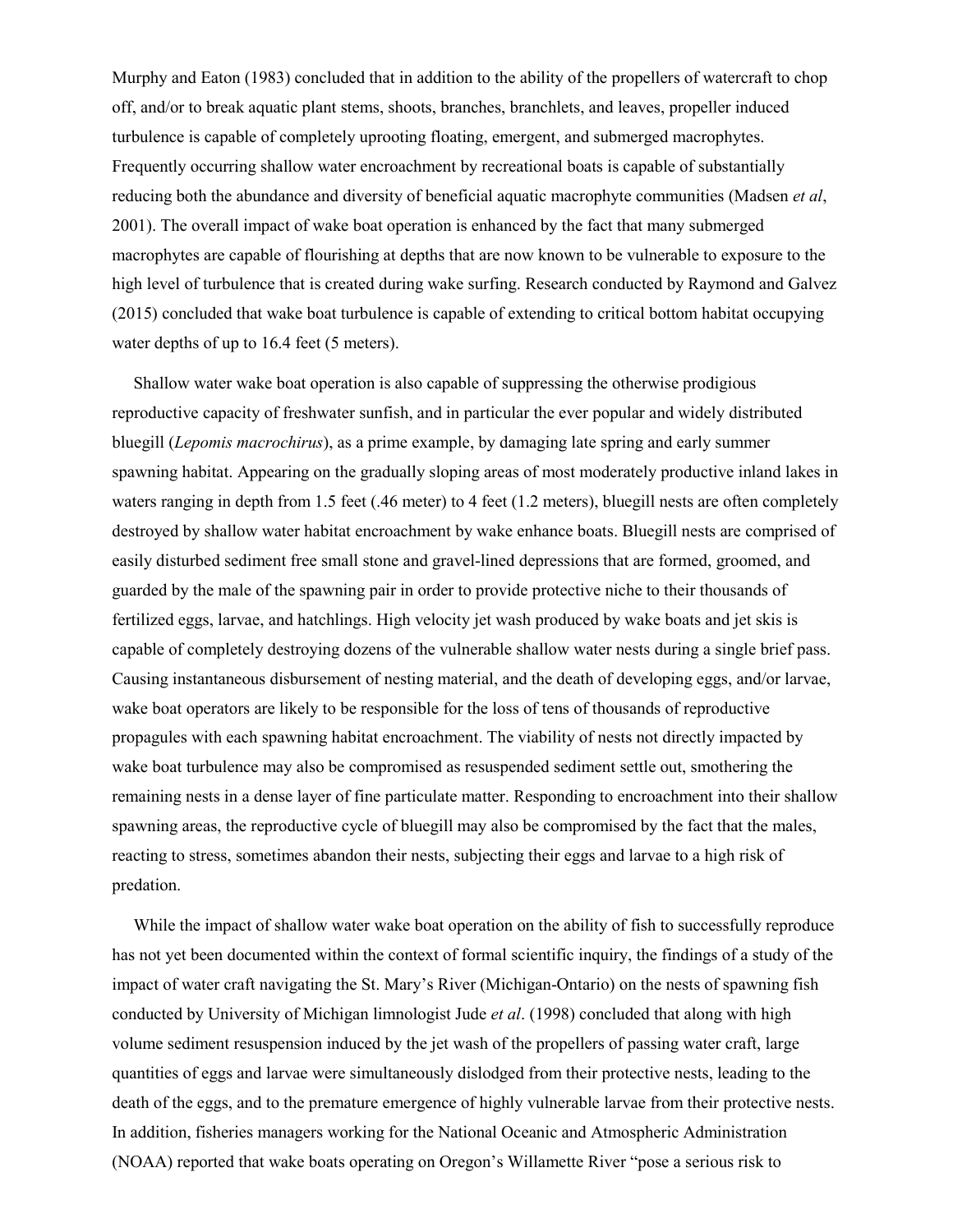threatened salmon and steelhead populations" due to the fact that juvenile salmon and steelhead are increasingly being violently ejected from their protective habitat, and tossed ashore as a direct result of high energy wakes produced by passing wake boats (Profita, 2020). Suggesting the need for much more inland fishery focused scientific research, fish biologists Whitfield and Becker (2014) observed that the overall biological influences of recreational power boating on inland waters have thus far been grossly underestimated.

 Just as exposure to the intense jet engine-like turbulence generated by wake boats is capable of destroying the vulnerable, shallow water nests of spawning panfish, enhanced wakes produced by wake boats operating in close proximity to natural shorelines are also capable of abruptly terminating the reproductive cycle of mating loon pairs by destroying their nests and eggs, or by killing their chicks (Similuk, 2020). Migrating in late spring, or early summer from their over-wintering grounds located in the fertile, fish foraging rich habitat found in the near shore waters of the Atlantic and Pacific Oceans, and the Gulf of Mexico, adult breeding common loons begin their annual reproductive cycle by building simple nests on the natural shorelines of inland lakes that are widely distributed across northern tier states such as Michigan, Minnesota, Wisconsin, and the Canadian province of Ontario (Jones, 2020). Preferring large lakes characterized by irregular natural shorelines, coves, and small islands that offer some degree of shelter from the deleterious influences of high winds and waves, loons build their simple nests in areas that provide the nesting pair with a wide, unobstructed view of the area, thus enabling their ability to continuously survey for various forms of pending danger (Similuk, 2020). Returning to the same lake year after year, the reproductive success of loons is widely perceived to represent a reliable indicator of the overall health of the aquatic ecosystems of their respective nesting lakes (Bianchini *et al*., 2020). The validity of this observation is emphasized by the fact that loon breeding pairs, and their annual prodigy of never more than two chicks, feed exclusively on their respective nesting lakes (Jones, 2020). The threat posed to nesting loons by near shore wake boat operation is primarily associated with the fact that high amplitude wakes created by passing wake boats are capable of inducing as much as a six inch (15 cm) temporary rise in water levels, that, particularly in periods marked by record high water levels, dramatically increases the probability of flooded loon nests (Similuk, 2020). Frequent passages by recreational water craft are also capable of disturbing mating loon pairs to the extent that they ultimately abandon their nests, resulting in the death of their eggs, or of their chicks (Genier, 2019). Recognizing this fact, loon conservationists caution those seeking to observe the iconic waterfowl to not operate their water craft any closer than 100 feet (30.48 meters) to avoid disturbing the ultra-sensitive bird species (Adirondack Center for Loon Conservation, 2020).

 Responsible for relocating over 7,000 living animal, plant, and algae species to vulnerable natural habitats distributed across the planet, ballast water transported exotic aquatic invasive species have a long history of harming the environment, affecting human health, and disrupting local and national economies (Surangi, 2019). Designed by manufacturers to store up to 500 gallons (1,893 liters) of water weighing 4,165 pounds (1,889 kilograms), the ballast water systems of wake boats are capable of acting as a vector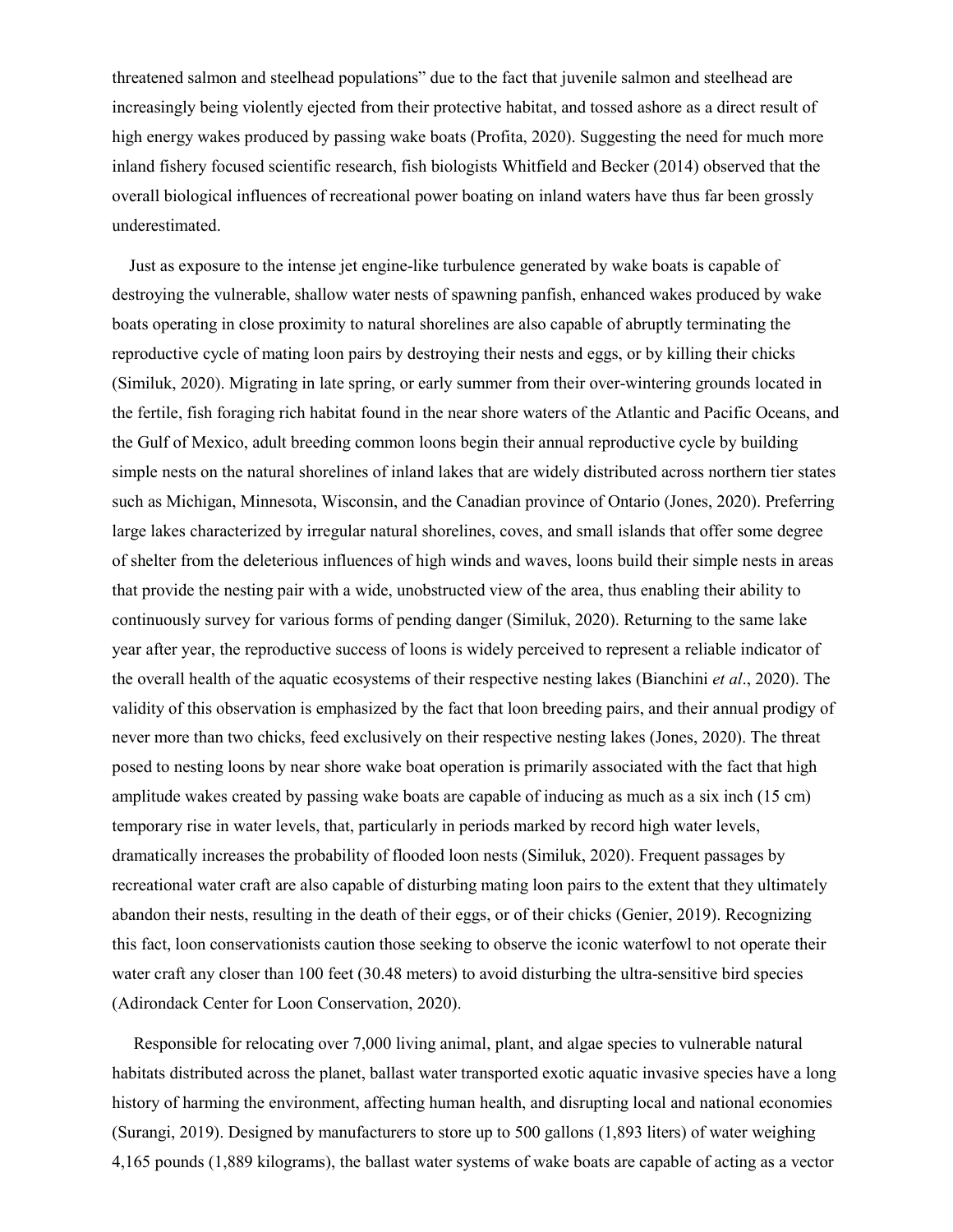for the introduction of aquatic invasive species (Doll, 2018). Wake boat owners that tow their water craft to two or more waterways hosting public boating access sites in relatively quick succession are particularly vulnerable to inadvertently contributing to the spread of exotic aquatic invasive species (Doll, 2018). Trailered wake boats are known to be an important vector for spreading aquatic invasive species. Secondary dispersal by recreational boaters engaged in overland transport of their ballast water laden watercraft has been primarily responsible for the increasingly widespread and abundant presence of highly invasive exotic aquatic animals, including species that have managed to achieve a high degree of success in the waters of the region such as the now ubiquitous zebra and quagga mussels (*Dreissena spp*.) (Doll, 2018; Rothlisberger *et al*., 2010).

 Literally anything that is small enough to pass through the ballast water intake pump of wake boats, including bacteria, invertebrates, and/or the eggs, cysts, larvae, and veligers of a diverse and potentially destructive array of exotic aquatic species are capable of surviving for long periods of time in ballast water, and of eventually being released into un-invaded waters where they are often capable of flourishing in their new environments (Surangi, 2019). Originally transported from the Ponto-Caspian region of southern Russia to North America's St. Lawrence Seaway within the ballast water of ocean-going freighters (McMahon, 1996), as a prime example, recreational boats transporting ballast water laden with the microscopic veligers of zebra mussels (*Dreissena polymorpha*) are known to be primarily responsible for spreading the rapidly reproducing exotic mollusc from the waters of the Great Lakes to a steadily expanding list of infested inland lakes (Doll, 2018). The significance of the exotic mussel invasion is highlighted by the fact that provincial, federal, and state governments have thus far invested over fivebillion-dollars in efforts to manage the destructive influences of *Dreissena* mussels (Surangi, 2019). Ballast water harboring highly contagious fish diseases, such as viral hemorrhagic septicemia (VHS), and transported from one inland lake to another via trailered wake boats, are also capable of having a significant impact on local fish populations (Whitfield and Becker, 2014). Wake boats are also responsible for increases in the coverage area and abundance of exotic invasive macrophytes, such as Eurasian water milfoil (*Myriophyllum spicatum*), that rapidly reproduce via fragmentation caused by propellers, turbulence, and/or intense wave action (Madsen *et al*., 2001).

 In addition to wake enhancing technological advances that have enabled the on-going extraordinary surge in the popularity of wake surfing (Ruprecht *et al*., 2015), the rapid growth of the wake boat industry has also been driven by the fact that wake boats are capable of being towed to local and regional waterways (National Marine Manufacturers Association, 2018). The National Marine Manufacturers Association (2018) reports that 95% of all wake boat owners tow their watercraft. Particularly in the freshwater inundated Laurentian Great Lakes region, steadily increasing sales of the high-end recreational boats are driven by the fact that potential wake boat owner/operators are motivated by the awareness that those who tow are capable of operating their wake enhanced watercraft on multiple inland lakes, bays, and/or rivers over the course of a single weekend. In the absence of state laws or local ordinances restricting their operation, the scale of the multi-faceted ecological and environmental issues associated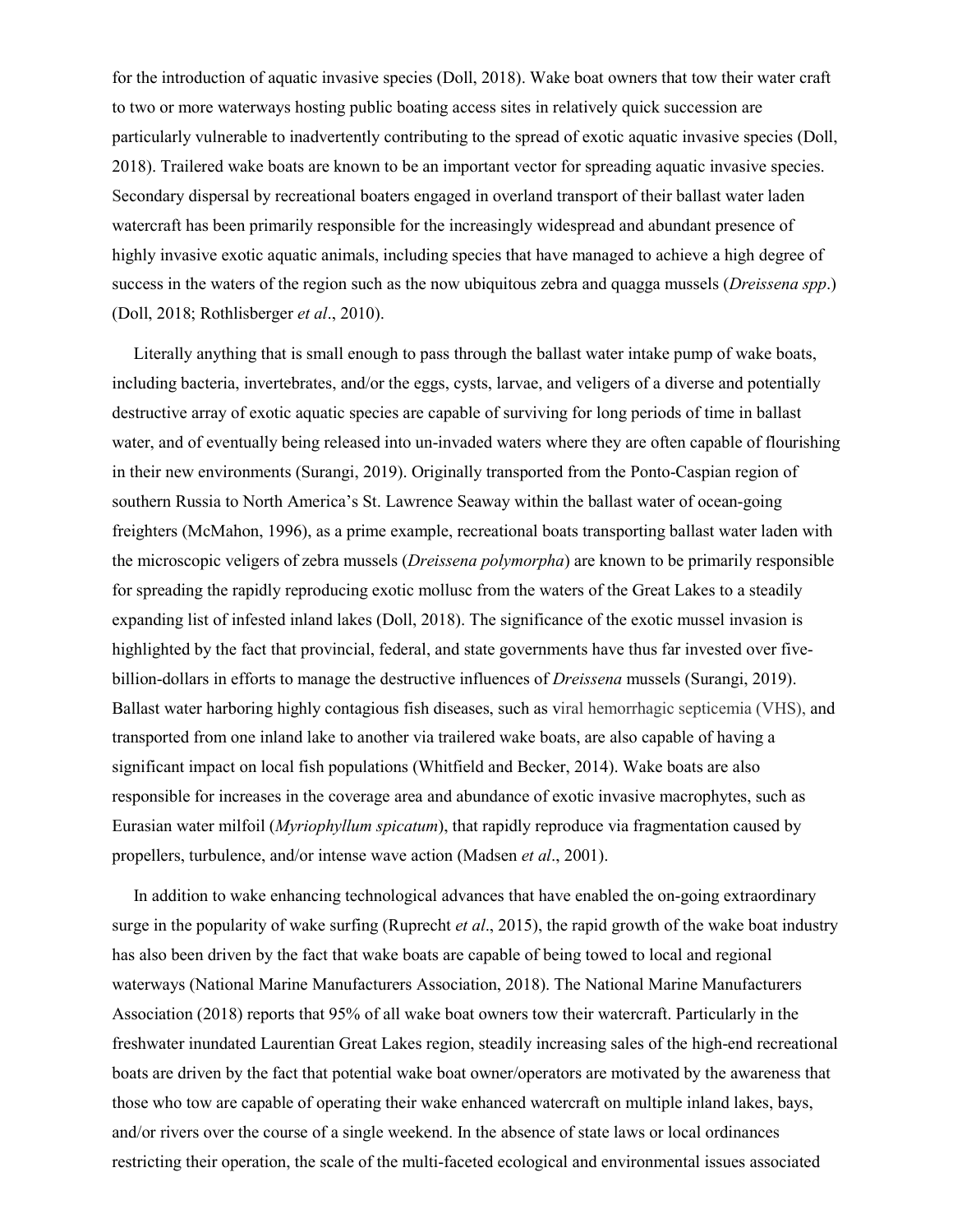with the operation of a steadily increasing number of wake boats has been exacerbated by the fact that the vast majority of wake boat owners who tow their watercraft are currently only restricted in their choice of thousands of ecologically sensitive lakes, bays, and rivers by the fact that many waterways either do not possess public boating access sites, or possess crude, unimproved sites that are not capable of safely handling the launch and retrieval of heavy trailered recreational watercraft.

 In light of the fact that researchers Mercier-Blais and Prairies (2014) observed considerable impact on the shore when (wake boats) passed within 328 feet (100 meters), and that all wake boat enhanced wakes contribute significant energy to naturally occurring waves when they occur within distances of up to 984 feet (300 meters) from shore, it is important to emphasize that the Water Sports Industry Association proposed minimum distance-from-boat-to-shore standard of 200 feet (61 meters), ultimately fails to establish an adequate level of protection to vulnerable natural shorelines, and/or waterfront property. As indicated by investigator Ray (2020), local governments that have previously acted to protect waterfront property, and/or natural shorelines by establishing s minimum-distance-from-boat-to-shore 'no wake' zone of 200 feet (61 meters) are now finding that due primarily to an upsurge in the number of wake boats operating on local waters, minimum protective zones of 200 feet (61 meters) are no longer capable of adequately protecting shoreline property, and/or highly beneficial natural shorelines.

 It is also important to note that that the Water Sports Industry Association has yet to make a recommendation in regards to a minimum wake boat operating depth. In light of the findings of Raymond and Galvez (2015) who discovered that the jet engine-like turbulence generated by wake boats is capable of disturbing aquatic habitat occupying water depths of up to 16.4 feet (5 meters), and of research conducted by Ray (2020) that found that enhanced wakes generated by wake boats are capable of disturbing sediments situated in water depths of up to 12 feet (3.65 meters). the importance of the need to establish a requirement for a minimum operating depth that is commensurate with these findings cannot be overstated.

 The significant findings of peer reviewed scientific research conducted by Ray (2020), Goudey and Girod (2015), Raymond and Galvez (2015), Ruprecht *et al*. (2015) and Mercier-Blais and Prairie (2014) have helped define the scope and scale of the significant ecological impacts that are likely occurring to many inland lake ecosystems as a result of frequent exposure to the enhanced wakes, and jet engine-like turbulence produced by wake boats. Their research has also provided a cogent, science-based body of knowledge that can be referenced by state legislators, and natural resource and environmental protection agency managers in order to enact laws and formulate policies that should be implemented and enforced by state, county, and local governments in order to help mitigate the harmful influences attributed to frequent exposure to nearshore, and/or shallow water wake boat operation. Science-based legislation written and passed into law in order to establish enforceable minimum distance-from-boat-to-shore, and minimum operating depth standards, for example, would serve to provide a modicum of definitive guidance to wake boat operators and law enforcement agencies, and ultimately contribute to reducing the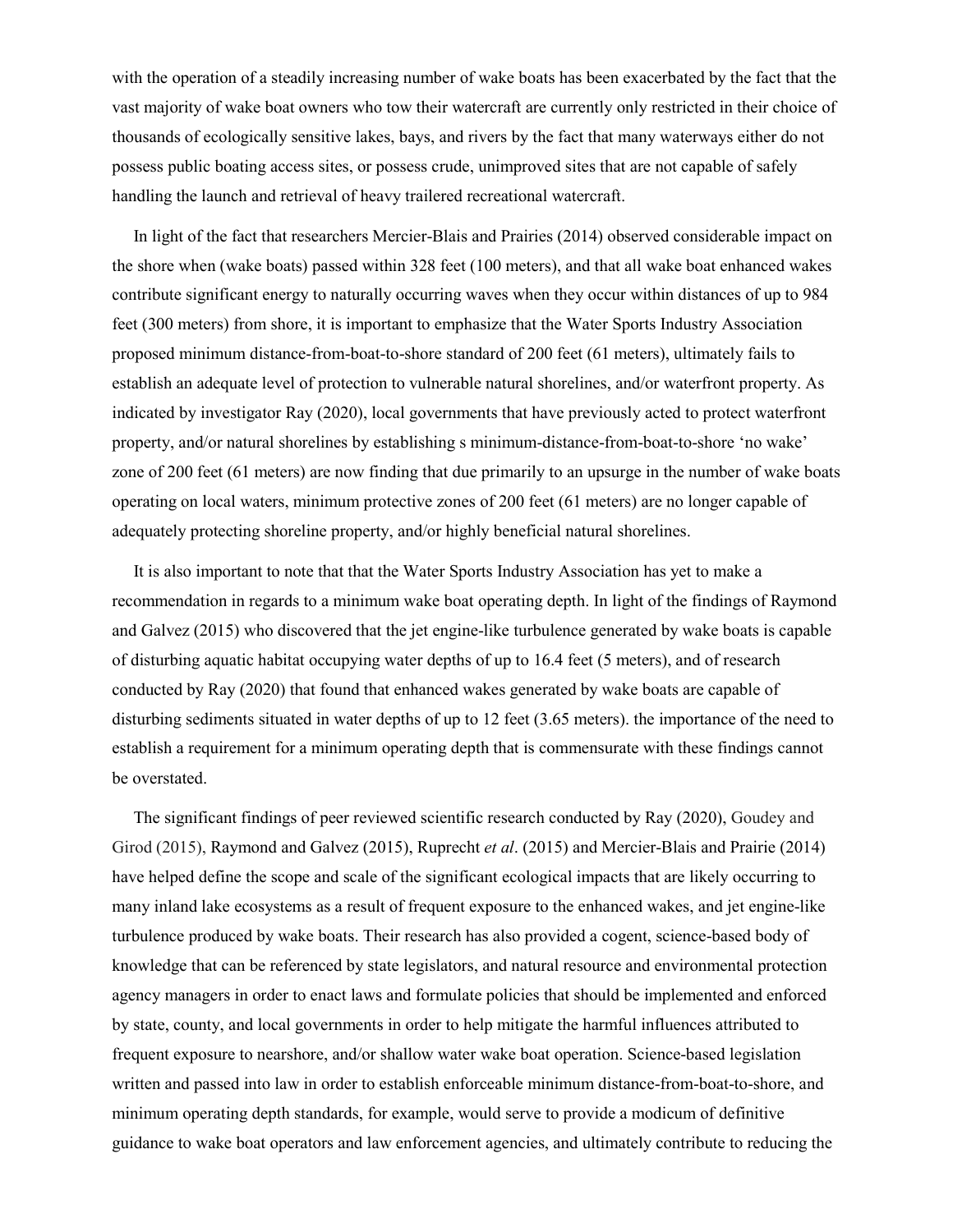overall potential for wake enhanced boats to inflict harm to ecologically sensitive inland lake ecosystems.

## **References**

Adirondack Center for Loon Conservation (2021). Threats to Loons and Their Habitats – Human Disturbance. Accessed at<https://www.adkloon.org/threats-to-loons>

Alexander, M. T. and Wigart, R. C. (2013). Effect of motorized watercraft on summer nearshore turbidity at Lake Tahoe, California–Nevada, *Lake and Reservoir Management*, 29:4, 247-256. Accesses at [https://www.tandfonline.com/doi/full/10.1080/10402381.2013.840704.](https://www.tandfonline.com/doi/full/10.1080/10402381.2013.840704)

Allen, M., Brandenburg, B., Cruse, J., Gonzalez, L. V. and Turk, K. (2019). Environmental Impacts of Wake Boats on Deep Creek Lake with Consideration of Recreational and Social Benefits. University of Maryland University College ENVM 670 9040 Capstone Course in Environmental Management, 37 pg. Retrieved from

[https://www.garrettcounty.org/resources/watershed/pdf/Publications/Deep%20Creek/Garrett-County-](https://www.garrettcounty.org/resources/watershed/pdf/Publications/Deep%20Creek/Garrett-County-Wake-Boat-Presentation-Final-Draft.pdf)[Wake-Boat-Presentation-Final-Draft.pdf](https://www.garrettcounty.org/resources/watershed/pdf/Publications/Deep%20Creek/Garrett-County-Wake-Boat-Presentation-Final-Draft.pdf)

Angradi, T. R., Ringold, P. L., and Hall, K. (2018). Water clarity measures as indicators of recreational benefits provided by U.S. lakes: Swimming and aesthetics. *Ecological Indicators* 93: 005-1019. Accessed at<https://www.ncbi.nlm.nih.gov/pmc/articles/PMC6309240/>

Anthony, J. and Downing, J. (2003). Physical impacts of wind and boat traffic on Clear Lake, Iowa, USA. *Lake and Reservoir Management* 19, 1-14. Retrieved from <https://www.tandfonline.com/doi/pdf/10.1080/07438140309353984>

Armitage, Dan (2019). Wake Impacts. *Great Lakes Scuttlebutt Magazine, Marine News from the Great*  Lakes, July 23, 2019. Accessed at<https://www.greatlakesscuttlebutt.com/news/press-room/wake-impacts/>

Asplund, T. R. (2000). The Effects of Motorized Watercraft on Aquatic Ecosystems. University of Wisconsin-Madison, Water Chemistry Program PBl-SS-948-00. Retrieved from [http://www.trpa.org/wp](http://www.trpa.org/wp-content/uploads/2010-WI-Dept-of-Natural-Resources_UW-Boats-effects-on-ecosystems.pdf)[content/uploads/2010-WI-Dept-of-Natural-Resources\\_UW-Boats-effects-on-ecosystems.pdf](http://www.trpa.org/wp-content/uploads/2010-WI-Dept-of-Natural-Resources_UW-Boats-effects-on-ecosystems.pdf)

Asplund, T. R. and Cook, C. M. (1997). Effects of motor boats on submerged aquatic macrophytes. *Lake and Reservoir Management* 13 (1), 1-12. Retrieved from <https://www.tandfonline.com/doi/pdf/10.1080/07438149709354290>

Asplund, T. R. (1996). Impacts of motorized watercraft on water quality in Wisconsin lakes. Wisconsin Department of Natural Resources Bureau of Research, Madison, WI. PUBL-RS-920-96. 46 pp. Retrieved from<https://dnr.wi.gov/lakes/publications/documents/lakes.pdf>

Bianchini, K. (2020). New Study Helps Explain Why Loons are Raising Fewer Chicks in Ontario. *Birds Canada,* June 11, 2020. Accessed at

<https://www.birdscanada.org/new-study-helps-explain-why-loons-are-raising-fewer-chicks-in-ontario/>

Biello, D. (2006). Why do waves always break in odd-numbered groups? February 27, 2006. *Scientific American Online.* Accessed at<https://www.scientificamerican.com/article/why-do-waves-always-break/>

Bilkovic, D. M., Mitchell, M. W., Davis, J., Herman, J., Andrews, E., King, A., Mason, P., Tahvildari, N., Davis, J. and Dixon, R. L. (2019). Defining boat wake impacts on shoreline stability toward management and policy solutions. *Ocean and Coastal Management* 182, 1-9. Retrieved from <https://scholarworks.wm.edu/cgi/viewcontent.cgi?article=2802&context=vimsarticles>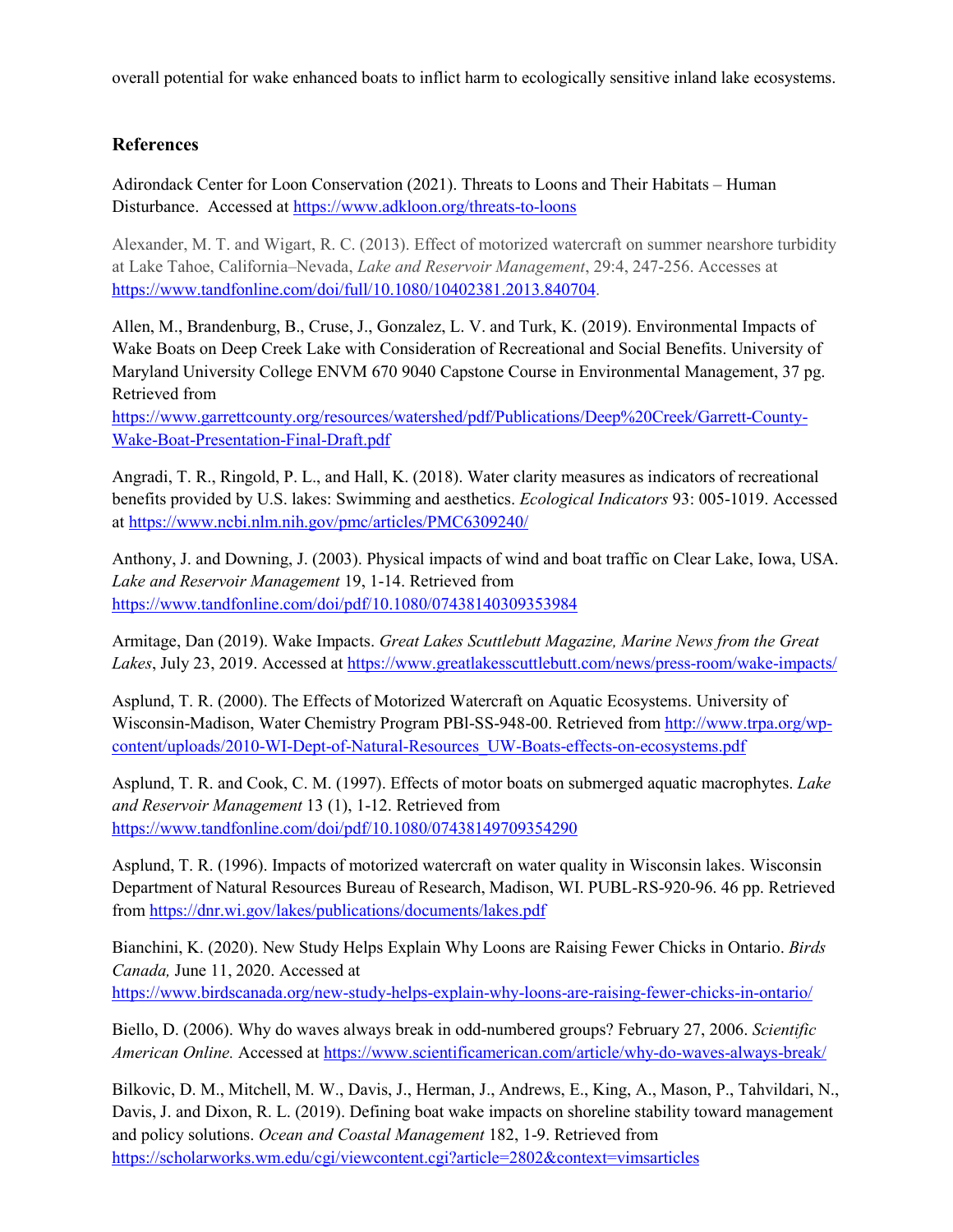Bilkovic, D., M. Mitchell, J. Davis, E. Andrews, A. King, P. Mason, J. Herman, N. Tahvildari, J. Davis. (2017). Review of boat wake wave impacts on shoreline erosion and potential solutions for the Chesapeake Bay. STAC Publication Number 17-002, Edgewater, MD. 68 pp. Retrieved from <https://scholarworks.wm.edu/cgi/viewcontent.cgi?article=2270&context=reports>

Boyd. L. (2016). What Is Wakeboarding? Everything You Need To Know. *Mpora.* Retrieved from <https://mpora.com/wakeboarding/wakeboarding-everything-need-know>

Brooks, K. N., Ffolliott, P. F., Gregersen, H. M. & DeBano, L. F. (1997). Hydrology and the Management of Watersheds. 2nd Edition. *Iowa State University Press*, Ames. Retrieved from [http://www.science.earthjay.com/instruction/HSU/2017\\_spring/GEOL\\_308/lectures/lecture\\_07/HYDRO](http://www.science.earthjay.com/instruction/HSU/2017_spring/GEOL_308/lectures/lecture_07/HYDROLOGY_AND_THE_MANAGEMENT_OF_WATERSHE.pdf) [LOGY\\_AND\\_THE\\_MANAGEMENT\\_OF\\_WATERSHE.pdf](http://www.science.earthjay.com/instruction/HSU/2017_spring/GEOL_308/lectures/lecture_07/HYDROLOGY_AND_THE_MANAGEMENT_OF_WATERSHE.pdf)

Cairns, J. (1990). Disturbed ecosystems as opportunities for research in restoration ecology. pp.307-320. In: *Restoration Ecology: A Synthetic Approach to Ecological Research.* (Jordan, W. R., Gipin, M. E., and Abers, J. D., Eds.) Cambridge: *Cambridge University Press*. Accessed at <https://www.worldcat.org/title/restoration-ecology-the-new-frontier/oclc/41779343>

Canfield, D. E. Jr., Langeland, K. A., Linda, S. B., and Haller, W. T. (1985). Relations between water transparency and maximum depth of macrophyte colonization in lakes. *Journal of Aquatic Plant Management* 23: 25-28. Retrieved from<http://www.apms.org/japm/vol23/v23p23.pdf>

Clawson, Beth (2017). Understanding Lake Fetch. Michigan State University Extension, February 28, 2017. Accessed at [https://www.canr.msu.edu/news/understanding\\_lake\\_fetch](https://www.canr.msu.edu/news/understanding_lake_fetch)

Clouse, Thomas. "Wake boats draw ire of property owners". The Spokeman-Review (Spokane, WA). 27 July 2016. Accessed at [https://www.spokesman.com/stories/2016/jul/27/wake-boats-draw-ire-of](https://www.spokesman.com/stories/2016/jul/27/wake-boats-draw-ire-of-property-owners/)[property-owners/](https://www.spokesman.com/stories/2016/jul/27/wake-boats-draw-ire-of-property-owners/)

Cowan, J. L. W., Pennock, J. R., and Boynton, W. R. (1996). Seasonal and interannual patterns of sediment-water nutrient and oxygen fluxes in Mobile Bay, Alabama (U.S.A.): 141, 229–245. Retrieved from<https://www.int-res.com/articles/meps/141/m141p229.pdf>

Doll, A. (2018). Occurrence and Survival of Zebra Mussel (*Dreissena polymorpha*) Veliger Larvae in Residual Water Transported by Recreational Watercraft. A Thesis Submitted to the Faculty of the University of Minnesota, Minneapolis, MN. regulating factors and ecological significance. *Marine Ecology Progress Series* 54 pg. Retrieved from

[https://conservancy.umn.edu/bitstream/handle/11299/202094/Doll\\_umn\\_0130M\\_19978.pdf?sequence=1](https://conservancy.umn.edu/bitstream/handle/11299/202094/Doll_umn_0130M_19978.pdf?sequence=1&isAllowed=y) [&isAllowed=y](https://conservancy.umn.edu/bitstream/handle/11299/202094/Doll_umn_0130M_19978.pdf?sequence=1&isAllowed=y)

Dorava, J. M. and Moore, G. W. (1997). Effects of boat wakes on streambank erosion Kenai River, Alaska. U. S. Geological Survey, *Water-Resources Investigations Report*. Retrieved from <https://pubs.usgs.gov/wri/1997/4105/report.pdf>

Jonathan C. Allan & Robert M. Kirk (2000) Wind wave characteristics at Lake Dunstan, South Island, New Zealand. *New Zealand Journal of Marine and Freshwater Research*, 34:4, 573-591. Retrieved from https://www.researchgate.net/publication/233205178 Wind wave characteristics at Lake Dunstan Sou th Island New Zealand

Fanning, K. A., Carder, K. L. and Betzer, P. R. (1982). Sediment resuspension by coastal waters: a potential for nutrient re-cycling on the ocean's margins. *Deep Sea Research*. 29, 953-965. Retrieved from <https://www.sciencedirect.com/science/article/abs/pii/0198014982900206>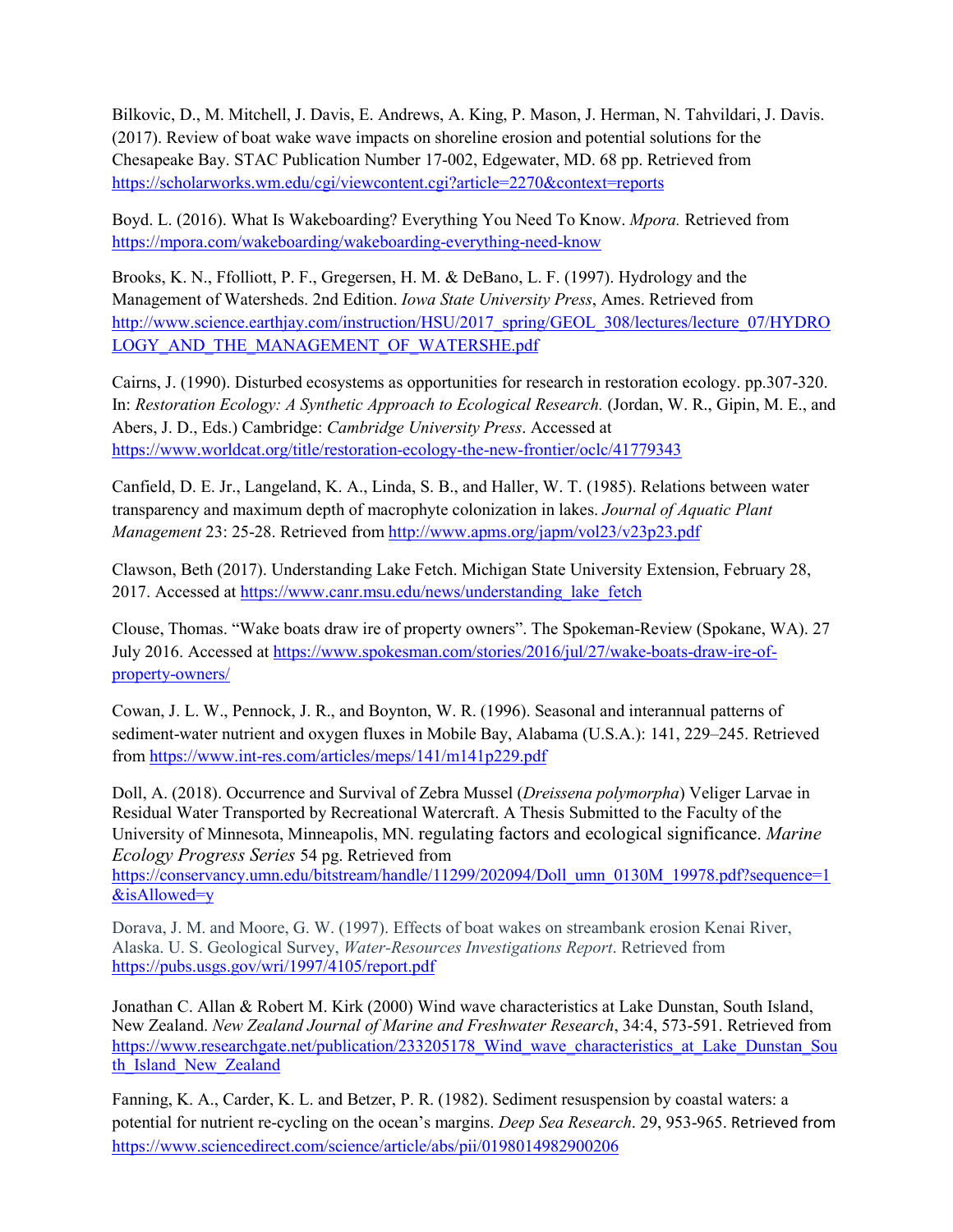FitzGerald, D. Z. Hughes, & P. Rosen. (2011). Boat wake impacts and their role in shore erosion processes, Boston Harbor Islands National Recreation Areas. Natural Resource Report NPS/NERO/NRR-2011/403. National Park Service. Fort Collins, CO. Retrieved from <https://irma.nps.gov/DataStore/DownloadFile/429014>

Fuller, L. M., and Taricska, C. K. (2012). Water-quality characteristics of Michigan's inland lakes, 2001– 10: U. S. Geological Survey Scientific Investigations Report 2011–5233, 53 pg. Retrieved from [https://pubs.usgs.gov/sir/2011/5233/pdf/sir2011-5233\\_web.pdf](https://pubs.usgs.gov/sir/2011/5233/pdf/sir2011-5233_web.pdf)

Gardner, M. B. (1981) Effects of Turbidity on Feeding Rates and Selectivity of Bluegills. Transactions of the American Fisheries Society, 110, 3, 446-450. Retrieved from [https://doi.org/10.1577/1548-](https://doi.org/10.1577/1548-8659(1981)110%3C446:EOTOFR%3E2.0.CO;2) [8659\(1981\)110%3C446:EOTOFR%3E2.0.CO;2](https://doi.org/10.1577/1548-8659(1981)110%3C446:EOTOFR%3E2.0.CO;2)

Garrad, P. N. and Hey, R. D. (1987). Boat traffic, sediment resuspension, and turbidity in a Broadland river. *Journal of Hydrology,* 95 (3), pg. 289 - 297. Accessed at <https://www.sciencedirect.com/science/article/abs/pii/0022169487900072>

Genier, L. M. (2019). About the Common Loon. *Adirondack Council*, *October 18, 2019*. Accessed at <https://www.adirondackcouncil.org/page/blog-139/news/about-loons-in-the-adirondacks-1250.html>

Glamore, W. (2008). A Decision Support Tool for Assessing the Impact of Boat Wake Waves on Inland Waterways. On-Course, PIANC. October 2008, pp 5-18. Accessed at https://www.researchgate.net/publication/237735854 A Decision Support Tool for Assessing the Im pact of Boat Wake Waves on Inland Waterways

Goudey, C. A. and Girod, L. G. (2015). Characterization of Wake-Sport Wakes and their Potential Impact on Shorelines. *Water Sports Industry Association*, Orlando, Fl. Retrieved from [https://www.wsia.net/wp-content/uploads/2020/03/WSIA\\_draft\\_report\\_Rev\\_II.pdf](https://www.wsia.net/wp-content/uploads/2020/03/WSIA_draft_report_Rev_II.pdf)

Harwood, H. (2017). Protecting Water Quality and Resuspension Caused by Wakeboard Boats. North American Lake Management Society, (Fall, 2017) *Lakeline Magazine*, 12-15. Retrieved from <https://www.nalms.org/wp-content/uploads/2017/10/37-3-5.pdf>

Hayes, D., Chintamaneni, R., Bommareddy, P., and Cherukuri, B. (2012). "Vessel-Induced Sediment Resuspension," *Journal of Dredging Engineering* 12 (2), October 2012. Retrieved from <https://westerndredging.org/phocadownload/WEDA-Volume-12-Issue-2-2012.pdf>

Henley, W. E., Patterson, M. A., Neves, R. J., and Lemly, A. D. (2000). Effects of Sedimentation and Turbidity on Lotic Food Webs: A Concise Review for Natural Resource Managers. *Reviews in Fisheries Science* 8 (21), 125-139. Retrieved from [https://www.srs.fs.usda.gov/pubs/ja/ja\\_henley001.pdf](https://www.srs.fs.usda.gov/pubs/ja/ja_henley001.pdf)

Ho, J. C., Michalak, A. M., and Pahlevan, N. (2019). Widespread global increase in intense lake phytoplankton blooms since the 1980s. *Nature* 574, 667-670. Retrieved from [http://www.jlakes.org/uploadfile/news\\_images/hpkx/2019-10-](http://www.jlakes.org/uploadfile/news_images/hpkx/2019-10-17/Widespread%20global%20increase%20in%20intense%20lake%20phytoplankton%20blooms%20since%20the%201980s.pdf) [17/Widespread%20global%20increase%20in%20intense%20lake%20phytoplankton%20blooms%20since](http://www.jlakes.org/uploadfile/news_images/hpkx/2019-10-17/Widespread%20global%20increase%20in%20intense%20lake%20phytoplankton%20blooms%20since%20the%201980s.pdf) [%20the%201980s.pdf](http://www.jlakes.org/uploadfile/news_images/hpkx/2019-10-17/Widespread%20global%20increase%20in%20intense%20lake%20phytoplankton%20blooms%20since%20the%201980s.pdf)

Houser, C. (2010). Relative importance of vessel-generated and wind waves to salt marsh erosion in a restricted fetch environment. *Journal of Coastal Research* 262, 230-240. Accessed at [https://www.researchgate.net/publication/232666765\\_Relative\\_Importance\\_of\\_Vessel-](https://www.researchgate.net/publication/232666765_Relative_Importance_of_Vessel-Generated_and_Wind_Waves_to_Salt_Marsh_Erosion_in_a_Restricted_Fetch_Environment)Generated and Wind Waves to Salt Marsh Erosion in a Restricted Fetch Environment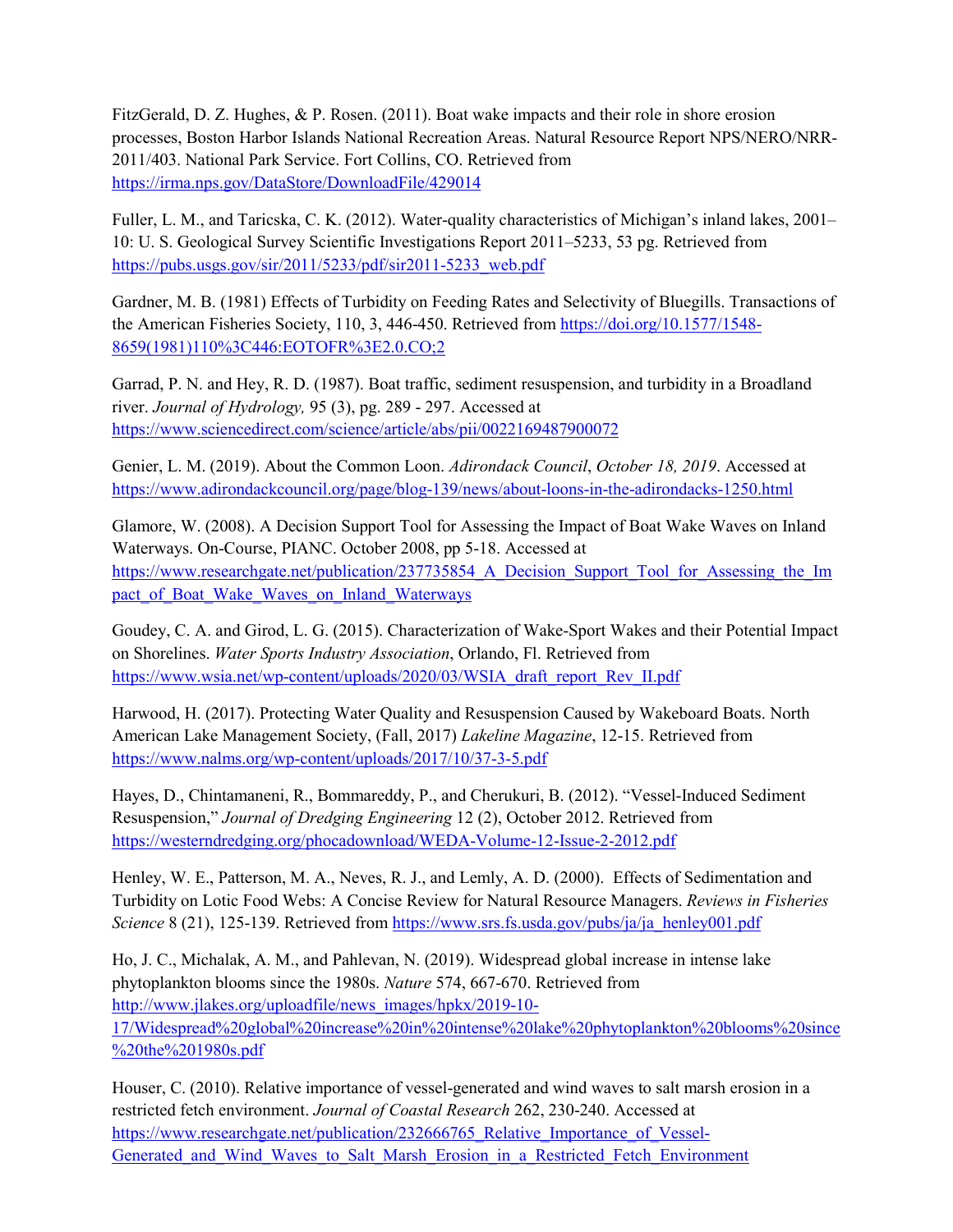Intergovernmental Panel on Climate Change. Climate Change (2013). The Physical Science Basis. In Contribution of Working Group I to the Fifth Assessment Report of the Intergovernmental Panel in Climate Change. Stocker, T. F., Qin, D., Plattner, G. K., Tignor, M., Allen, S. K., Boschung, J., Nauels, A., Xia, Y., Bex, V., and Midgley, P. M., Eds. Cambridge University Press: Cambridge, U. K. 2013, p. 1535. Retrieved from

[https://www.ipcc.ch/site/assets/uploads/2017/09/WG1AR5\\_Frontmatter\\_FINAL.pdf](https://www.ipcc.ch/site/assets/uploads/2017/09/WG1AR5_Frontmatter_FINAL.pdf)

Jeppesen, E., Søndergaard, M., Søndergaard, M., and K. Christoffersen [eds.]. (1998). The structuring role of submerged macrophytes in lakes. Springer. Retrieved from <https://link.springer.com/book/10.1007/978-1-4612-0695-8>

Johnson, S. (1994). Recreational boating impact investigations - Upper Mississippi River System, Pool 4, Red Wing, Minnesota. Minnesota Department of Natural Resources. Retrieved from [http://files.dnr.state.mn.us/aboutdnr/reports/boating/impacts\\_mississippi\\_2004/references/johnson\\_1994.pdf](http://files.dnr.state.mn.us/aboutdnr/reports/boating/impacts_mississippi_2004/references/johnson_1994.pdf)

Johnstone, M., Sanders, J., VanDelfzijl, S., and Mikula, D. (2010). Certified Storm Water Operator and Soil Erosion and Sedimentation Control Inspector/Comprehensive Training Manual. *Michigan Department of Environmental Quality Water Resources Division*, Lansing, MI. Retrieved from [https://www.michigan.gov/documents/deq/wrd-cswo-sesc-training-manual\\_556364\\_7.pdf](https://www.michigan.gov/documents/deq/wrd-cswo-sesc-training-manual_556364_7.pdf)

Jones, K. (2020). Days of our Loons: Common Loons Lead Complex Lives. *Birds Canada*, September 18, 2020. Accessed at [https://www.birdscanada.org/days-of-our-loons-common-loons-lead-complex](https://www.birdscanada.org/days-of-our-loons-common-loons-lead-complex-lives/)[lives/](https://www.birdscanada.org/days-of-our-loons-common-loons-lead-complex-lives/)

Jude, D. J., Tesar, F. J., and Heang, T. T. (1998). Spring distribution and abundance of larval fishes in the St. Mary's River, with a note on potential effects of freighter traffic on survival of eggs and larvae. *Journal of Great Lakes Research* 24 (3), 569–581. Accessed at <https://www.sciencedirect.com/science/article/abs/pii/S0380133098708457?via%3Dihub>

Keenan, R. J. and Kimmins, J. P. H. (1993). The ecological effects of clear-cutting. *About, Vol. 1*, p. 121- 144. Accessed at [https://www.semanticscholar.org/paper/The-ecological-effects-of-clear-cutting-Keenan-](https://www.semanticscholar.org/paper/The-ecological-effects-of-clear-cutting-Keenan-Kimmins/4df42106649d8680558fda1390b2b45245e4a892)[Kimmins/4df42106649d8680558fda1390b2b45245e4a892](https://www.semanticscholar.org/paper/The-ecological-effects-of-clear-cutting-Keenan-Kimmins/4df42106649d8680558fda1390b2b45245e4a892)

Kerr, S. J. (1995). Silt, turbidity and suspended sediments in the aquatic environment: an annotated bibliography and literature review. *Ontario Ministry of Natural Resources*, Southern Region Science & Technology Transfer Unit Technical Report TR-008. 277 pp. Accessed at [https://www.yumpu.com/en/document/read/9782157/silt-turbidity-and-suspended-sediments-in-the](https://www.yumpu.com/en/document/read/9782157/silt-turbidity-and-suspended-sediments-in-the-aquatic-environment)[aquatic-environment](https://www.yumpu.com/en/document/read/9782157/silt-turbidity-and-suspended-sediments-in-the-aquatic-environment)

Lambert, M., Leven, B. A., and Green, R. M. (2000). New methods of cleaning up heavy metal in soils and water. *Environmental science and technology briefs for citizens*. Manhattan, KS: Kansas State University. Retrieved from

[https://cfpub.epa.gov/ncer\\_abstracts/index.cfm/fuseaction/display.files/fileID/14295](https://cfpub.epa.gov/ncer_abstracts/index.cfm/fuseaction/display.files/fileID/14295)

Levine, S. N., Zehrer, R. F., and Burns, C. W. (2005). Impact of Suspended Sediment on Zooplankton Feeding in Lake Waihola, New Zealand. *Freshwater Biology*, 50, 1515-1536. Accessed at <https://onlinelibrary.wiley.com/doi/full/10.1111/j.1365-2427.2005.01420.x>

Liddle, M. J. and Scorgie, H. R. A. (1980). The effects of recreation on freshwater plants and animals: a review. *Biological Conservation* 17, 183-206. Accessed at <https://www.sciencedirect.com/science/article/abs/pii/0006320780900555?via%3Dihub>

Lloyd, D., Koenings, J. and LaPerrire, J. (1987). Effects of Turbidity in Fresh Waters of Alaska. *Journal of Fisheries Management* 7,18-13. Accessed at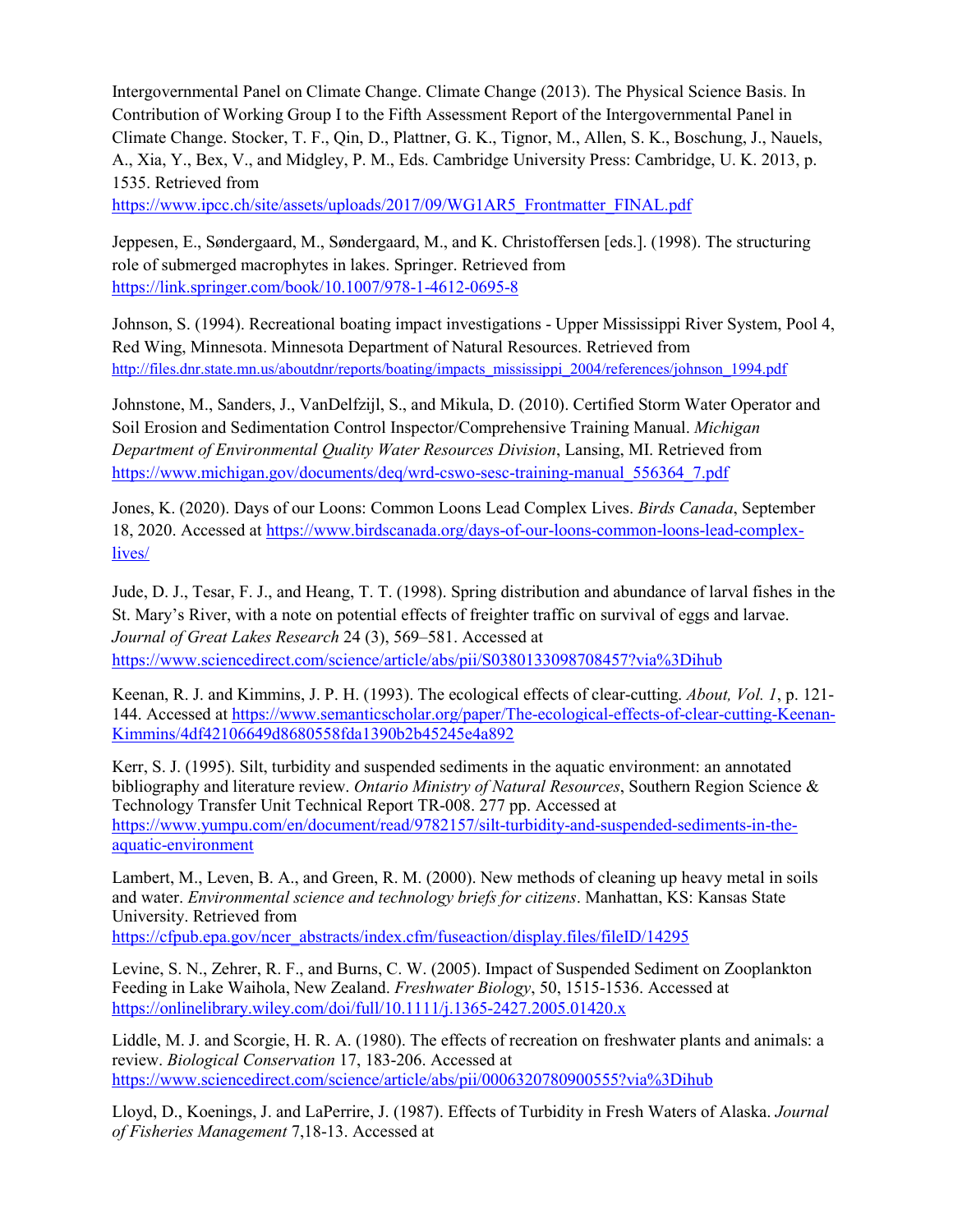[https://afspubs.onlinelibrary.wiley.com/doi/epdf/10.1577/1548-](https://afspubs.onlinelibrary.wiley.com/doi/epdf/10.1577/1548-8659%281987%297%3C18%3AEOTIFW%3E2.0.CO%3B2) [8659%281987%297%3C18%3AEOTIFW%3E2.0.CO%3B2](https://afspubs.onlinelibrary.wiley.com/doi/epdf/10.1577/1548-8659%281987%297%3C18%3AEOTIFW%3E2.0.CO%3B2)

Lynch, A. J., Cooke, S. J., Deines. A, *et al*. (2016). The social, economic, and ecological importance of inland fishes and fisheries. *Environ Rev* 24: 115–21. Retrieved from [http://infish.org/wp](http://infish.org/wp-content/uploads/2018/08/Outcome-2014-Lynch-et-al.-2016.pdf)[content/uploads/2018/08/Outcome-2014-Lynch-et-al.-2016.pdf](http://infish.org/wp-content/uploads/2018/08/Outcome-2014-Lynch-et-al.-2016.pdf)

Madsen, J. D., Chambers, P. A., James, W.F., Koch, E. W. and Westlake, D. F. (2001). The interaction between water movement, sediment dynamics, and submersed macrophytes. *Hydrobiologia* 444, 71–84. Accessed at<https://link.springer.com/article/10.1023/A:1017520800568>

McMahon, R. F. (1996). The physiological ecology of the zebra mussel, *Dreissena polymorpha*, in North America and Europe. *American Zoologist* 36 (3), 339-363. Retrieved at [https://www.fs.usda.gov/Internet/FSE\\_DOCUMENTS/fsbdev3\\_015416.pdf](https://www.fs.usda.gov/Internet/FSE_DOCUMENTS/fsbdev3_015416.pdf)

Mercier-Blais, S. and Prairie, Y, (2014). Project Evaluation of the Impact of Waves Created by Wake Boats on Lakes Memphremagog and Lovering. University of Quebec at Montreal, 39 pg. Retrieved from [http://www.gencourt.state.nh.us/statstudcomm/committees/1434/documents/Impact%20of%20Waves%20](http://www.gencourt.state.nh.us/statstudcomm/committees/1434/documents/Impact%20of%20Waves%20Created%20by%20Wake%20Boats-%20Canada.pdf) [Created%20by%20Wake%20Boats-%20Canada.pdf](http://www.gencourt.state.nh.us/statstudcomm/committees/1434/documents/Impact%20of%20Waves%20Created%20by%20Wake%20Boats-%20Canada.pdf)

Merel, S., Walker, D., Chicane, R., Snyder, J., Baures, E. and Thomas, D. (2013). State of knowledge and concerns on cyanobacteria blooms and cyanotoxins. *Environment International* 59, 303-327. Retrieved from

[https://reader.elsevier.com/reader/sd/pii/S0160412013001311?token=B54F96099D04D7B076931D4D6F](https://reader.elsevier.com/reader/sd/pii/S0160412013001311?token=B54F96099D04D7B076931D4D6F42BBE6633152E783FC58BA9692B4488DA4E0FD8E3A2D7619FA1FADAD6D1839B8F66F37) [42BBE6633152E783FC58BA9692B4488DA4E0FD8E3A2D7619FA1FADAD6D1839B8F66F37](https://reader.elsevier.com/reader/sd/pii/S0160412013001311?token=B54F96099D04D7B076931D4D6F42BBE6633152E783FC58BA9692B4488DA4E0FD8E3A2D7619FA1FADAD6D1839B8F66F37)

Murphy, K. J. and Eaton, J. W. (1983). Effects of Pleasure-Boat Traffic on Macrophyte Growth in Canals. *Journal of Applied Ecology* 20 (3), 713-729. Retrieved from [https://www.researchgate.net/profile/Kevin-](https://www.researchgate.net/profile/Kevin-Murphy-38/publication/258258050_Murphy_KJ_Eaton_JW_1983_The_effects_of_pleasure-boat_traffic_on_macrophyte_growth_in_canals_Journal_of_Applied_Ecology_20_713_-_729/links/5a15e007aca272dfc1ece526/Murphy-KJ-Eaton-JW-1983-The-effects-of-pleasure-boat-traffic-on-macrophyte-growth-in-canals-Journal-of-Applied-Ecology-20-713-729.pdf)[Murphy-38/publication/258258050\\_Murphy\\_KJ\\_Eaton\\_JW\\_1983\\_The\\_effects\\_of\\_pleasure](https://www.researchgate.net/profile/Kevin-Murphy-38/publication/258258050_Murphy_KJ_Eaton_JW_1983_The_effects_of_pleasure-boat_traffic_on_macrophyte_growth_in_canals_Journal_of_Applied_Ecology_20_713_-_729/links/5a15e007aca272dfc1ece526/Murphy-KJ-Eaton-JW-1983-The-effects-of-pleasure-boat-traffic-on-macrophyte-growth-in-canals-Journal-of-Applied-Ecology-20-713-729.pdf)boat traffic on macrophyte growth in canals Journal of Applied Ecology 20 713 -[\\_729/links/5a15e007aca272dfc1ece526/Murphy-KJ-Eaton-JW-1983-The-effects-of-pleasure-boat-traffic](https://www.researchgate.net/profile/Kevin-Murphy-38/publication/258258050_Murphy_KJ_Eaton_JW_1983_The_effects_of_pleasure-boat_traffic_on_macrophyte_growth_in_canals_Journal_of_Applied_Ecology_20_713_-_729/links/5a15e007aca272dfc1ece526/Murphy-KJ-Eaton-JW-1983-The-effects-of-pleasure-boat-traffic-on-macrophyte-growth-in-canals-Journal-of-Applied-Ecology-20-713-729.pdf)[on-macrophyte-growth-in-canals-Journal-of-Applied-Ecology-20-713-729.pdf](https://www.researchgate.net/profile/Kevin-Murphy-38/publication/258258050_Murphy_KJ_Eaton_JW_1983_The_effects_of_pleasure-boat_traffic_on_macrophyte_growth_in_canals_Journal_of_Applied_Ecology_20_713_-_729/links/5a15e007aca272dfc1ece526/Murphy-KJ-Eaton-JW-1983-The-effects-of-pleasure-boat-traffic-on-macrophyte-growth-in-canals-Journal-of-Applied-Ecology-20-713-729.pdf)

Muyskens, Carolyn. (2020). "New no-wake zones in effect on Lake Macatawa." Holland Sentinel (Holland, Michigan) 5 July 2020. Accessed at [https://www.hollandsentinel.com/story/news/politics/county/2020/07/05/new-no-wake-zones-in-effect-](https://www.hollandsentinel.com/story/news/politics/county/2020/07/05/new-no-wake-zones-in-effect-on-lake-macatawa/114339102/)

[on-lake-macatawa/114339102/](https://www.hollandsentinel.com/story/news/politics/county/2020/07/05/new-no-wake-zones-in-effect-on-lake-macatawa/114339102/) National Marine Manufacturers Association (2021, January 6). U.S. Boat Sales Reached 13-Year High in

2020, Recreational Boating Boom to Continue through 2021 (Press release). Retrieved from [https://www.nmma.org/press/article/23527.](https://www.nmma.org/press/article/23527)

North American Lake Management Society (NALMS). (2016). Position Paper on Toxic Cyanobacterial Blooms. Retrieved from [http://z0ku333mvy924cayk1kta4r1-wpengine.netdna-ssl.com/wp](http://z0ku333mvy924cayk1kta4r1-wpengine.netdna-ssl.com/wp-content/uploads/2016/07/Cyanotoxins-Position-Statement.pdf)[content/uploads/2016/07/Cyanotoxins-Position-Statement.pdf](http://z0ku333mvy924cayk1kta4r1-wpengine.netdna-ssl.com/wp-content/uploads/2016/07/Cyanotoxins-Position-Statement.pdf)

Orenstein, Walker. (2020). "The battle over 'wake surfing' has made its way to the Minnesota Legislature." *Minnpost* (Minneapolis, MN). 9 March 2020. Accessed at [https://www.minnpost.com/environment/2020/03/the-battle-over-wake-surfing-has-made-its-way-to-the](https://www.minnpost.com/environment/2020/03/the-battle-over-wake-surfing-has-made-its-way-to-the-minnesota-legislature/)[minnesota-legislature/](https://www.minnpost.com/environment/2020/03/the-battle-over-wake-surfing-has-made-its-way-to-the-minnesota-legislature/)

Ozimek, T., Gulati, R. D., and van Donk, E. (1990). Can macrophytes be use in biomanipulation of lakes? The Lake Zwemlust Example. *Hydrobiologia*, 200/201, 399-407. Retrieved from <https://core.ac.uk/download/pdf/191317602.pdf>

Pelley, J. (2016). Taming toxic algae blooms. *ACS Central Science,* 2 (5), 270-273. Retrieved from <https://pubs.acs.org/doi/pdf/10.1021/acscentsci.6b00129>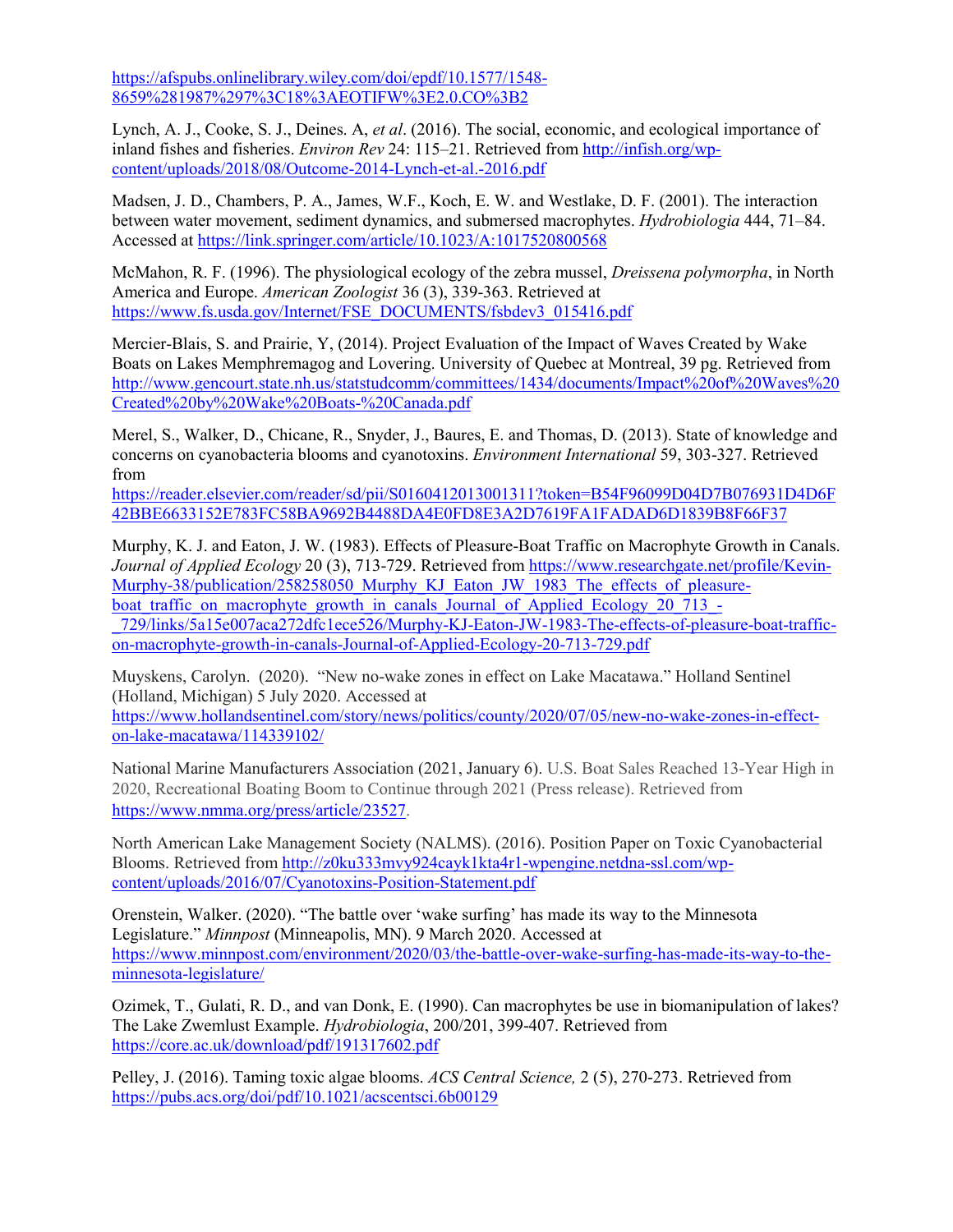Pitt, R., Clark, S., and Lake, D. (2007). Construction Site Erosion and Sediment Controls – Planning, Design and Performance. *DEStech Publications Inc*. Lancaster, PA. Accessed at [https://books.google.com/books?hl=en&lr=&id=oZW1kDXcTloC&oi=fnd&pg=PA1&dq=Pitt,+R.,+Clar](https://books.google.com/books?hl=en&lr=&id=oZW1kDXcTloC&oi=fnd&pg=PA1&dq=Pitt,+R.,+Clark,+S.,+and+Lake,+D.+(2007).+Construction+Site+Erosion+and+Sediment+Controls+%E2%80%93+Planning,+Design+and+Performance.+DEStech+Publications+Inc.+Lancaster,+PA.&ots=Z27ZjEV2sZ&sig=sHrLO3dkmZ4svph42PHUUKbWajg%23v=onepage&q&f=false) [k,+S.,+and+Lake,+D.+\(2007\).+Construction+Site+Erosion+and+Sediment+Controls+%E2%80%93+Pla](https://books.google.com/books?hl=en&lr=&id=oZW1kDXcTloC&oi=fnd&pg=PA1&dq=Pitt,+R.,+Clark,+S.,+and+Lake,+D.+(2007).+Construction+Site+Erosion+and+Sediment+Controls+%E2%80%93+Planning,+Design+and+Performance.+DEStech+Publications+Inc.+Lancaster,+PA.&ots=Z27ZjEV2sZ&sig=sHrLO3dkmZ4svph42PHUUKbWajg%23v=onepage&q&f=false) [nning,+Design+and+Performance.+DEStech+Publications+Inc.+Lancaster,+PA.&ots=Z27ZjEV2sZ&sig](https://books.google.com/books?hl=en&lr=&id=oZW1kDXcTloC&oi=fnd&pg=PA1&dq=Pitt,+R.,+Clark,+S.,+and+Lake,+D.+(2007).+Construction+Site+Erosion+and+Sediment+Controls+%E2%80%93+Planning,+Design+and+Performance.+DEStech+Publications+Inc.+Lancaster,+PA.&ots=Z27ZjEV2sZ&sig=sHrLO3dkmZ4svph42PHUUKbWajg%23v=onepage&q&f=false) [=sHrLO3dkmZ4svph42PHUUKbWajg#v=onepage&q&f=false](https://books.google.com/books?hl=en&lr=&id=oZW1kDXcTloC&oi=fnd&pg=PA1&dq=Pitt,+R.,+Clark,+S.,+and+Lake,+D.+(2007).+Construction+Site+Erosion+and+Sediment+Controls+%E2%80%93+Planning,+Design+and+Performance.+DEStech+Publications+Inc.+Lancaster,+PA.&ots=Z27ZjEV2sZ&sig=sHrLO3dkmZ4svph42PHUUKbWajg%23v=onepage&q&f=false)

Profita, Cassandra. "Marine board moves to restrict wake sports on Portland's Willamette River". Oregon Public Broadcasting (Portland, OR). 27 July 2020. Accessed at [https://www.opb.org/news/article/wake](https://www.opb.org/news/article/wake-sport-powerboat-restrictions-portland-willamette/)[sport-powerboat-restrictions-portland-willamette/](https://www.opb.org/news/article/wake-sport-powerboat-restrictions-portland-willamette/)

Profita, Cassandra. "Feds Say Willamette River Wake Surfing Could Harm Salmon". *Oregon Public Broadcasting* (Portland, OR). 13 February 2020. Accessed at [https://www.opb.org/news/article/oregon](https://www.opb.org/news/article/oregon-willamette-river-wake-surfing-salmon-harm-regulations/)[willamette-river-wake-surfing-salmon-harm-regulations/](https://www.opb.org/news/article/oregon-willamette-river-wake-surfing-salmon-harm-regulations/)

Rastogi, R. P., Madamwar, D., and Incharoensakdi, A. (2015). Bloom Dynamics of Cyanobacteria and Their Toxins: Environmental Health Impacts and Mitigation Strategies. *Frontiers in Micro Biology* 6, 1254. Accessed at<https://www.frontiersin.org/articles/10.3389/fmicb.2015.01254/full>

Ray, Alex (2020). Analyzing Threats to Water Quality Caused by Motorized Recreation on Payette Lake, Idaho. A Thesis Presented to The Faculty of the School of Environment and Sustainability, Western Colorado University. Retrieved from [https://www.linkedin.com/in/alex-ray-](https://www.linkedin.com/in/alex-ray-328b89160/detail/treasury/education:607432149/?entityUrn=urn%3Ali%3Afsd_profileTreasuryMedia%3A(ACoAACaeCpABVb2qi7zIv3tSdV8Br2N210y9KMI%2C1597615638742)§ion=education%3A607432149&treasuryCount=1)[328b89160/detail/treasury/education:607432149/?entityUrn=urn%3Ali%3Afsd\\_profileTreasuryMedia%3](https://www.linkedin.com/in/alex-ray-328b89160/detail/treasury/education:607432149/?entityUrn=urn%3Ali%3Afsd_profileTreasuryMedia%3A(ACoAACaeCpABVb2qi7zIv3tSdV8Br2N210y9KMI%2C1597615638742)§ion=education%3A607432149&treasuryCount=1) [A\(ACoAACaeCpABVb2qi7zIv3tSdV8Br2N210y9KMI%2C1597615638742\)&section=education%3A60](https://www.linkedin.com/in/alex-ray-328b89160/detail/treasury/education:607432149/?entityUrn=urn%3Ali%3Afsd_profileTreasuryMedia%3A(ACoAACaeCpABVb2qi7zIv3tSdV8Br2N210y9KMI%2C1597615638742)§ion=education%3A607432149&treasuryCount=1) [7432149&treasuryCount=1](https://www.linkedin.com/in/alex-ray-328b89160/detail/treasury/education:607432149/?entityUrn=urn%3Ali%3Afsd_profileTreasuryMedia%3A(ACoAACaeCpABVb2qi7zIv3tSdV8Br2N210y9KMI%2C1597615638742)§ion=education%3A607432149&treasuryCount=1)

Raymond, S. & Galvez, R. (2015). Impact of Lake Navigation - Sediment Suspension Study: Lake Masson and Sand Lake Cases. *Laval University*. 30 pg. Retrieved from <https://www.documentcloud.org/documents/6801170-SeBastien-2015-English-U-of-Laval-1.html>

Rothlisberger, J. D., Chadderton, W. L., McNulty, J. and Lodge, D. M. (2010). Aquatic invasive species transport via trailered boats: what is being moved, who is moving it, and what can be done. *Fisheries* 35 (23), 121- 30. Accessed at<https://www.tandfonline.com/doi/abs/10.1577/1548-8446-35.3.121>

Ruprecht, J. E., Glamore, W. C., Coghlan, I. R., and Flocard, F. (2015). Wakesurfing: Some Wakes are More Equal Than Others. *Australasian Coasts & Ports Conference*, 15 - 18 September 2015, Auckland, New Zealand, 6 pg. Retrieved from

[https://www.researchgate.net/publication/294799932\\_Wakesurfing\\_Some\\_Wakes\\_are\\_More\\_Equal\\_than](https://www.researchgate.net/publication/294799932_Wakesurfing_Some_Wakes_are_More_Equal_thanOthers) **[Others](https://www.researchgate.net/publication/294799932_Wakesurfing_Some_Wakes_are_More_Equal_thanOthers)** 

Sagerman, J., Hansen, J. P. & Wikström, S. A. (2019). Effects of boat traffic and mooring infrastructure on aquatic vegetation: A systematic review and meta-analysis. *Ambio.* 49, 517–530. Retrieved from <https://link.springer.com/article/10.1007/s13280-019-01215-9>

Scheffer, M., Hosper, S. H., Meijer, M.L., Moss, B., and Jeppesen, E. (1993). Alternative equilibria in shallow lakes. *Trends in Ecology and Evolution 8*, 275–279. Retrieved from <https://www.sciencedirect.com/science/article/abs/pii/016953479390254M>

Schloesser, D. W. (1986). A Field Guide to Valuable Underwater Aquatic Plants of the Great Lakes. Ann Arbor, Mich.: *U.S. Fish and Wildlife Service, Great Lakes Fishery Laboratory*. Retrieved from <https://pubs.usgs.gov/unnumbered/93728/report.pdf>

Similuk, L. (2020). Fantastic loons and where to find them. *Birds Canada*, May 25, 2020. Accessed at <https://www.birdscanada.org/fantastic-loons-and-where-to-find-them/>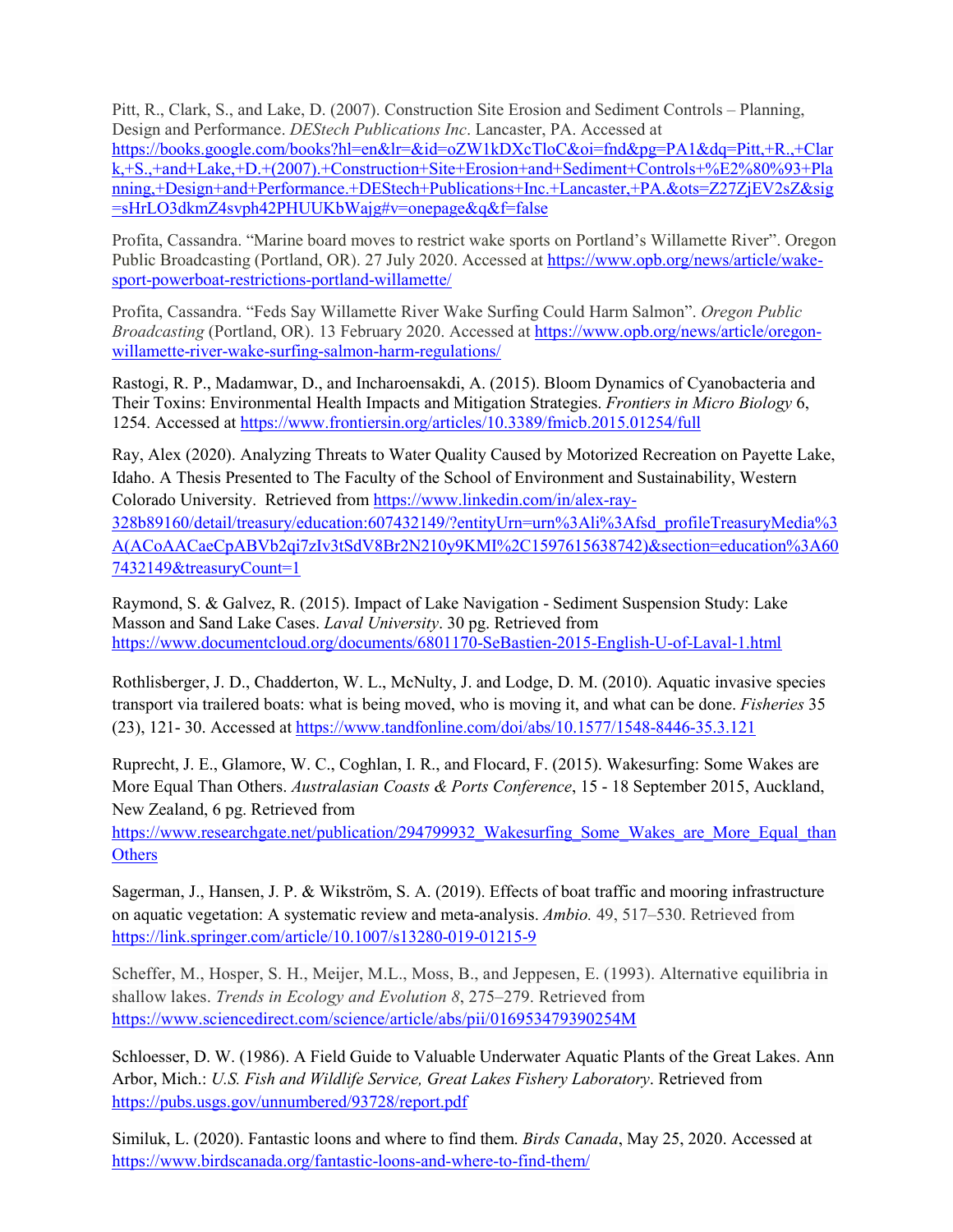Surangi, Sunil. "Ballast Water Discharge: Its Impact and Environment." *The Ritz Herald* (Brooklyn, NY) 18 Oct. 2019. Accessed at<https://ritzherald.com/ballast-water-discharge-its-impact-and-the-environment/>

Symonds, A., Britton, G., Donald, J., and Loehr, H. (2017). Predicting Propeller Wash and Bed Disturbance by Recreational Vessels at Marinas. *PIANC 2017 Yearbook*. Retrieved from https://www.researchgate.net/publication/321306369 Predicting propeller wash and bed disturbance b y recreational vessels at marinas

Timms, R. M. and Moss, B. (1984). Prevention of growth of potentially dense phytoplankton populations by zooplankton grazing, in the presence of zooplanktivorous fish in a shallow wetland ecosystem. *Limnology and Oceanography* 29, 3, 472-486. Retrieved at <https://aslopubs.onlinelibrary.wiley.com/doi/epdf/10.4319/lo.1984.29.3.0472>

Tip of the Mitt Watershed Council (2007). Understanding, Living With, and Controlling Shoreline Erosion – Third Edition. 108 pg. Retrieved from [https://www.watershedcouncil.org/uploads/7/2/5/1/7251350/shoreline\\_erosion\\_3rd\\_edition.pdf](https://www.watershedcouncil.org/uploads/7/2/5/1/7251350/shoreline_erosion_3rd_edition.pdf)

Tozer, D. (2013). Common Loon Reproductive Success in Canada. Bird Watch Canada, Winter 2013, 62, pg. 4-7. Retrieved from [https://www.savetheboundarywaters.org/sites/default/files/attachments/56-tozer](https://www.savetheboundarywaters.org/sites/default/files/attachments/56-tozer-et-al-2013-common-loon-reproductive-success-in-canada-the-west-is-best-but-not-for-long.pdf)[et-al-2013-common-loon-reproductive-success-in-canada-the-west-is-best-but-not-for-long.pdf](https://www.savetheboundarywaters.org/sites/default/files/attachments/56-tozer-et-al-2013-common-loon-reproductive-success-in-canada-the-west-is-best-but-not-for-long.pdf)

Uduma, U. A., McBean, E. A., and Gharabaghi, B. (2017). Risk assessment of cyanobacteria-toxins for small drinking water treatment plants with lake water intakes. *International Journal of Water Resources and Environmental Engineering* Volume 9 (6), 121-126. Retrieved from <https://academicjournals.org/journal/IJWREE/article-full-text-pdf/0D56F9664444>

University of Hawaii. (2020). Wave energy and wave changes with depth. Accessed at <https://manoa.hawaii.edu/exploringourfluidearth/physical/waves/wave-energy-and-wave-changes-depth>

U. S. Environmental Protection Agency (USEPA). (2009). National Lakes Assessment: A Collaborative Survey of the Nation's Lakes. EPA 841-R-09-001. U. S. Environmental Protection Agency, Office of Water and Office of Research and Development, Washington, D. C. Retrieved from [https://www.epa.gov/sites/production/files/2013-11/documents/nla\\_newlowres\\_fullrpt.pdf](https://www.epa.gov/sites/production/files/2013-11/documents/nla_newlowres_fullrpt.pdf)

U. S. Environmental Protection Agency (2012). National Lakes Assessment. Field Operations Manual. EPA 841-B-11-003. *U.S. Environmental Protection Agency*, Washington, D. C. Retrieved from [https://www.epa.gov/sites/production/files/2013-](https://www.epa.gov/sites/production/files/2013-11/documents/nla2012_fieldoperationsmanual_120517_final_combinedqrg.pdf) [11/documents/nla2012\\_fieldoperationsmanual\\_120517\\_final\\_combinedqrg.pdf](https://www.epa.gov/sites/production/files/2013-11/documents/nla2012_fieldoperationsmanual_120517_final_combinedqrg.pdf)

Wainright, S. C. (1990). Sediment to water fluxes of particulate material and microbes by resuspension and their contribution to the planktonic food web. *Marine Ecology Progress Series* 62, 271–281. Retrieved fro[m https://www.int-res.com/articles/meps/62/m062p271.pdf](https://www.int-res.com/articles/meps/62/m062p271.pdf)

West, A. O., Nolan, J. M., and Scott, J. T. (2015). Optical water quality and human perceptions: A synthesis. *Wiley Interdisciplinary Review. Water* 3, 167-180. Retrieved from <https://esajournals.onlinelibrary.wiley.com/doi/pdfdirect/10.1002/ehs2.1230>

Wetzel, R. G. (2001). Limnology - Lake and River Ecosystems. Third Edition. *Academic Press*, 1006 pg.

Whitfield, A. K. and Becker, A. (2014). Impacts of recreational motor boats on fishes: A review. *Marine Pollution Bulletin* 83, 1, 24-31. Retrieved at [http://www.trpa.org/wp-content/uploads/2014-](http://www.trpa.org/wp-content/uploads/2014-Whitfield_Becker-Boat-impacts-on-fish.pdf) [Whitfield\\_Becker-Boat-impacts-on-fish.pdf](http://www.trpa.org/wp-content/uploads/2014-Whitfield_Becker-Boat-impacts-on-fish.pdf)